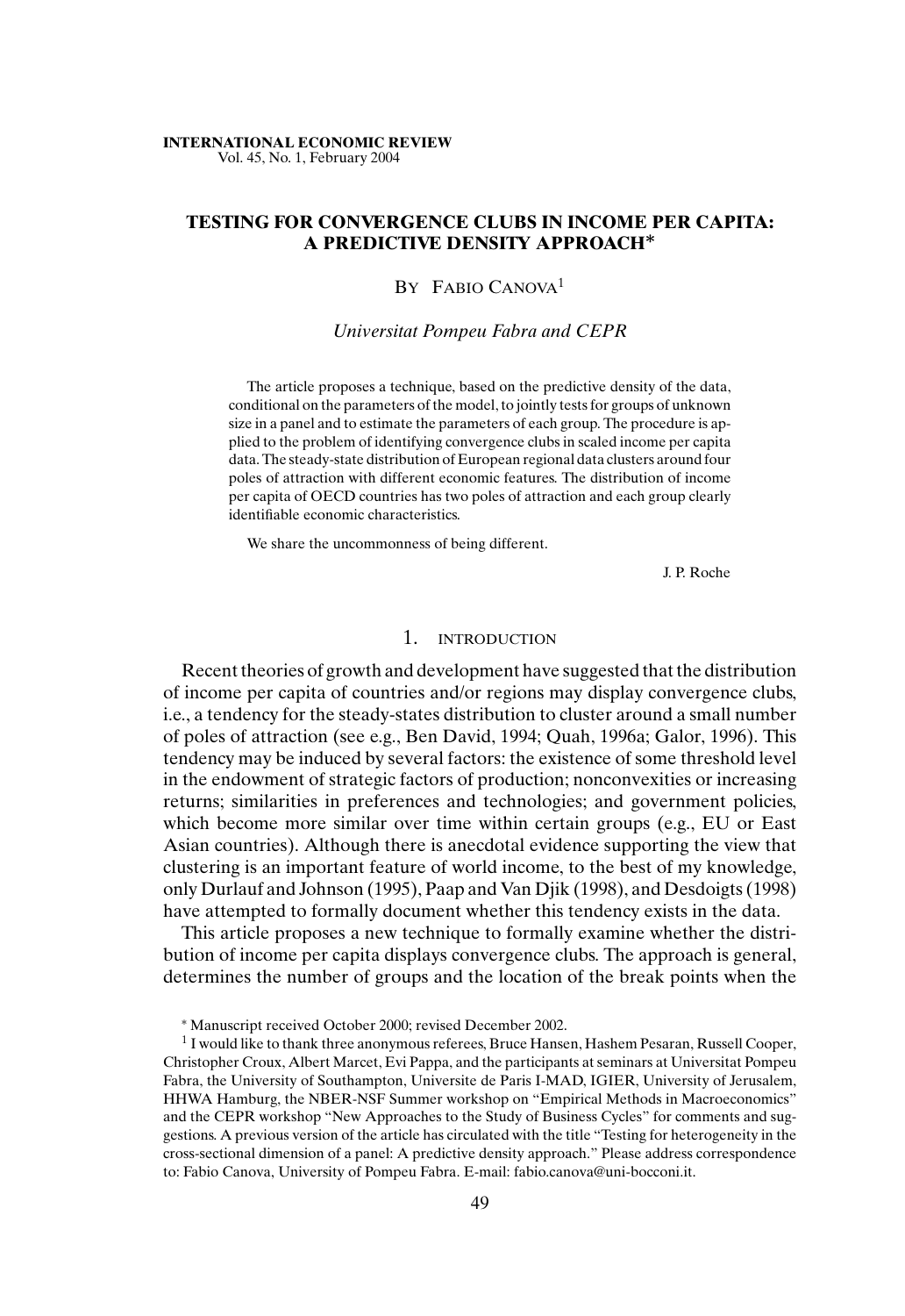appropriate ordering of the units in the cross section is unknown, and, at the same time, allows one to estimate the parameters of each group in a unified manner. The approach is based on the predictive density (marginal likelihood) of the data and has appealing features for both Bayesian and classical analysts.

The technique can be viewed as a natural extension of the standard approach used to determine the number of heterogeneous groups in a cross section (see e.g., the Goldfeld and Quandt test) when the number of groups, the location of the breaks, and the ordering of units are unknown. However, instead of assuming that the regression coefficients are the same for all units belonging to one group, I allow for a further layer of heterogeneity within groups. This second layer of heterogeneity takes the form of a prior that restricts the coefficients of the units in a group to have the same distribution, but allows the distribution of the coefficients of units in different groups to differ. Such a restriction implies that the distribution of steady states may display multiple basins of attraction. Since a similar restriction on the coefficients of the *entire* cross section implies that the distribution of steady states only has one attractor, testing for convergence clubs is equivalent to checking which of these two assumptions is more appropriate.

Once the optimal ordering, the number of groups, and the location of the break points in the cross section have been established, I provide a simple way to estimate the parameters of each group and to conduct inference. The approach I employ lies within the Empirical Bayes (EB) tradition: I use predictive densities to estimate the parameters and posterior analysis to draw conclusions about functions of the coefficients of the model. Posterior inference is appealing because it gives us a compact way to summarize both subjective and objective uncertainty about economically interesting functions of the coefficients of the model (convergence rates, long run multipliers, steady-states distribution, etc.). EB methods are simpler than standard hierarchical Bayesian approaches, since they do not require numerical integration, and advantageous when there is interest in estimating aspects of prior distribution, which is precisely the case considered here.

The methodological contribution of this article is linked to a number of articles, both in the classical and the Bayesian tradition, testing for the existence of a unknown break point in time series (see e.g., Ploberger et al., 1989; Bai, 1997; Polasek and Ren, 1997) and to the EB tradition of constructing posterior estimates of the coefficients of a model by plugging in estimates of the parameters of the prior (see Morris, 1983; Berger, 1985; Efron, 1996). The idea behind the grouping approach is related to Forni and Reichlin (1997), who attempt to estimate a reduced number of common latent factors from large dynamic cross-sectional data, and to Hansen (1999, 2000), who examines inferential problems in threshold models for cross sections, time series, or static panels. However, while the latter author characterizes the asymptotic distribution of the threshold parameter and studies hypotheses testing, given an ordering of the cross section when there is only one threshold, our interest is in designing a technique to find multiple thresholds when the correct ordering is unknown. Contrary to Durlauf and Johnson (1995), we allow for heterogeneity within groups (so that the steady-state distribution of a club need not be degenerate) at the costs of imposing restrictions on the time series properties of the data. Our approach is more formal than Quah's (1996a, 1996b),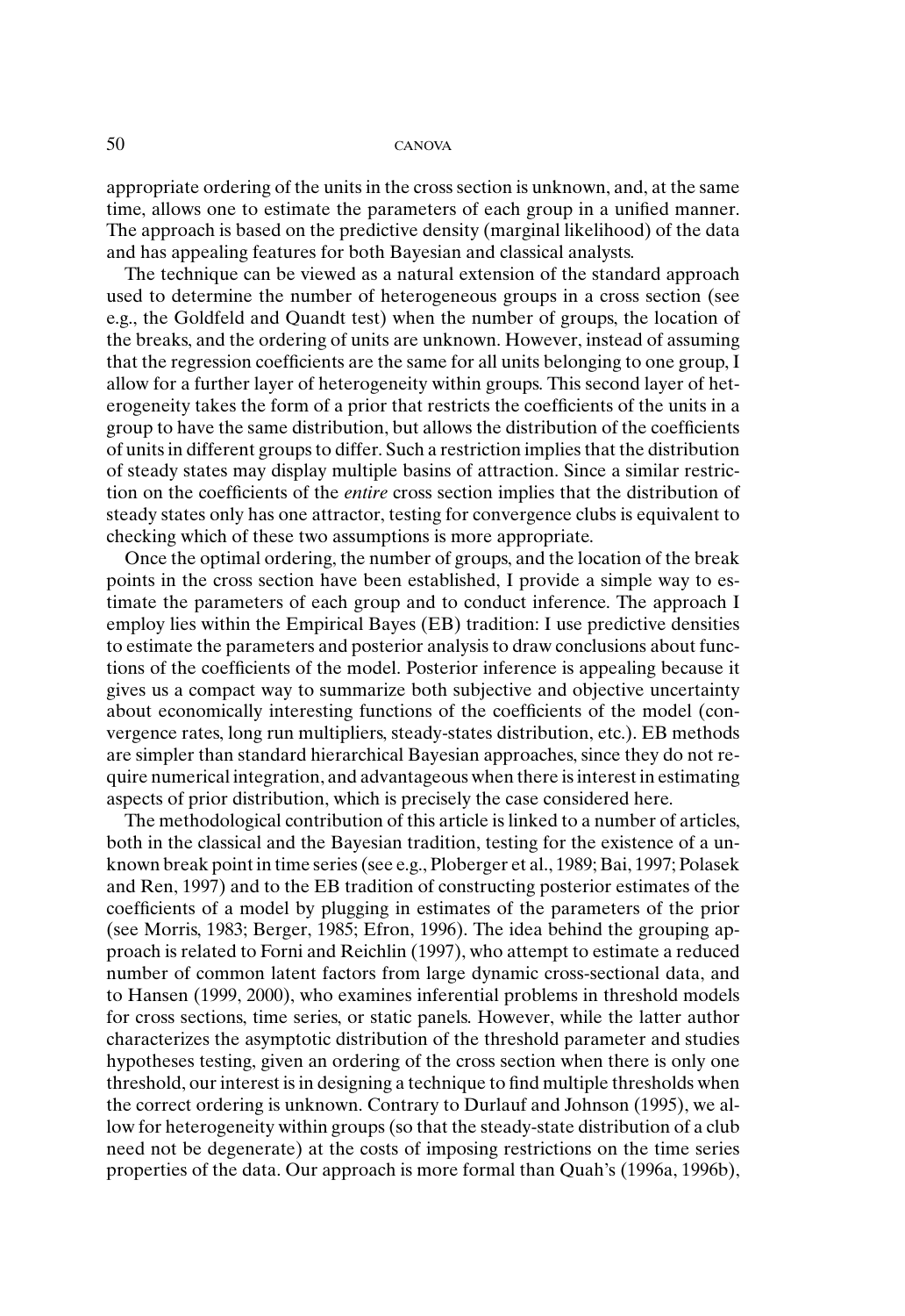but it requires more stringent assumptions on the structure of the dynamic model than his. Finally, the grouping procedure we employ has roots in the Bayesian literature on mixture densities (see Titterington et al., 1985 or Paap and Van Djik, 1998) and shares similarities with classification/cluster analyses (see e.g., Mardia et al., 1980). Four features distinguish the proposed approach from existing ones: the use of serially correlated data, the possibility that groups have different covariance matrices, the lack of knowledge about number of break points, and the criteria used to assign units to groups (predictive ability vs. within group variance).

I employ European regional income per capita data from the NUTS2 data set of Eurostat and OECD national income per capita from the Summer and Heston data set to determine whether the income distribution shows any tendency toward club convergence. Recent theories of economic growth have suggested a number of indicators that may determine the club a unit will join: for example, the initial conditions of income per capita and of the average human capital, the dispersion of the distribution of income and education within units, and the geographical location of a unit may be crucial to determine the pole of attraction around which it will gravitate in the long run. Human capital and policy variables are not available at the regional level. Therefore a search for clubs in these data is conducted using initial conditions and geographical and threshold externalities measures as grouping devices. At the country level, indicators for access to technologies, government policies, human capital, geography, and threshold externalities are available and all of them are used to search for clubs.

I find that the ordering based on the ranking of scaled income per capita in the presample period is the one that maximizes the predictive power of the model for both data sets. With this ordering, there is a natural clustering of units in four groups of regional income per capita and two groups of national income per capita. No further break is detected when other variables are used to reorder units within these groups. In both cases clubs are characterized by different parameters controlling the speed of adjustment to the steady state and the mean level of per capita steady-state income relative to the average. More precisely, poor units converge faster to their steady state than rich ones and they tend to cluster around a pole of attraction that is substantially below the average (see also Quah, 1996b). The dispersion of steady states around each basin of attraction is significant, suggesting that clustering is more prevalent than convergence even within groups. I show that even though groups have different long-run mobility indices, there is substantial immobility in the ranking of units within groups, confirming the strong persistence in inequality found by Canova and Marcet (1995). As a consequence of the persistence of the initial income characteristics and of the immobility in ranking, the steady-state distribution of income per capita will become polarized. Since poor units are also those featuring low initial average human capital, distributions of income and education are more polarized and are geographically located in the "South" or in the periphery of the industrialized world, the results provide a bleak picture over the possibility of equalizing income per capita both in EU and in OECD countries in the near future.

The rest of the article is organized as follows. The next section describes the details of the testing approach. Section 3 provides a technique to estimate the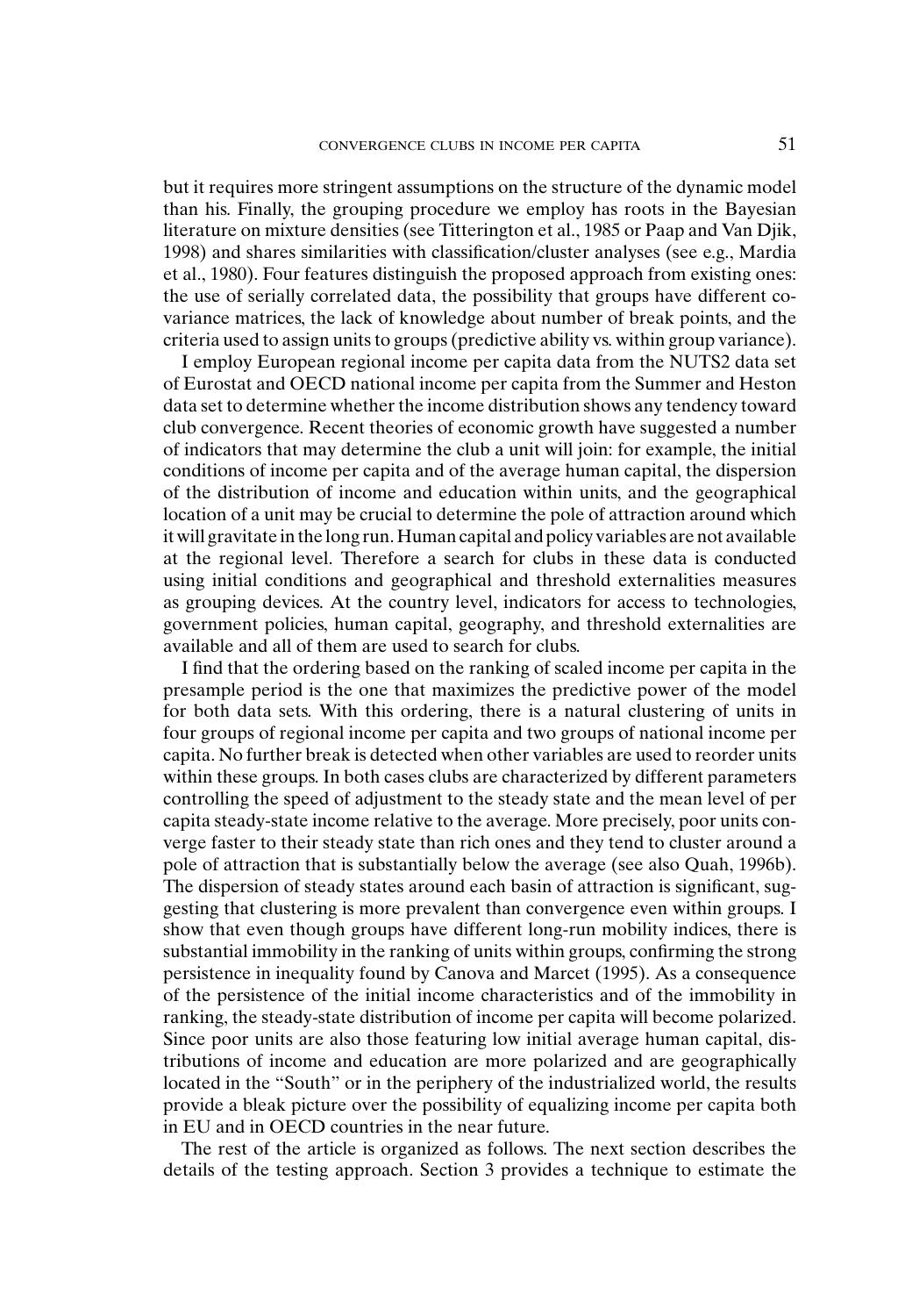parameters and to conduct posterior inference on functions of the coefficients of the dynamic model. Section 4 provides the link between economic theory and the proposed econometric procedure, emphasizing measurable factors that may determine club convergence. Section 5 examines European regional and OECD national income per capita data. Section 6 concludes. Appendix A provides some Monte Carlo evidence on the properties of the tests.

#### 2. THE GROUPING PROCEDURE

The starting point of the analysis is the *a priori* belief that there may be significant heterogeneities in the cross section of a panel and a natural clustering of units around certain poles of attraction, in the sense that the coefficients of the statistical model are more similar within each group than across groups. For example, if units *i* and *j* belong to a group, the vector of coefficients of the model for the two units may have the same mean and the same dispersion. However, if units *i* and *j* do not belong to the same group, the vector of coefficients of the two units may have different means and different dispersions.

For the sake of generality, I assume that the ordering of cross-sectional units, which naturally gives rise to clustering, is unknown. In practice, clustering in income per capita may be linked to geographical, economic, or sociopolitical factors and modern growth theory provides a restricted set of ordering, which is worth examining. Let *N* be the size of the cross section, *T* the size of the time series, and  $m = 1, 2, \ldots N!$  the particular ordering of the units of the cross section. It is assumed that there may be  $q = 1, 2, \ldots$  *Q* break points in the cross section, *Q* being given. Each of the resulting  $q + 1$  groups is characterized by a statistical model of the form

(1) 
$$
Y_{it} = \alpha_i + \rho_i(\ell)Y_{it-1} + \theta_i(\ell)W_{t-1} + u_{it}
$$

$$
\beta_i = \beta^p + \epsilon_i^p
$$

where  $i = 1, ..., n^p(m)$ ;  $p = 1, ..., q + 1$ ,  $u_{it} \sim (0, \sigma_{u_i}^2), \epsilon_i^p \sim (0, \Sigma_p), \rho_i(\ell)$  and  $\theta_i(\ell)$ , are polynomials in the lag operator of order *r* and *d*,  $\beta_i = [\alpha_i, \rho_{i1}, \dots, \rho_{ir}]$  $\theta_{i1}, \ldots, \theta_{id}$  is the vector of coefficients of unit *i*,  $n^p(m)$  is the number of units in group *p*, given the *m*th ordering of the cross section,  $\sum_{p} n^p(m) = N$ , each *m*. I assume that  $Y_{it}$  is a vector of dimension *s* for each unit *i*, while  $W_{t-1}$  is a vector of exogenous variables of dimension *v* affecting all units of the cross section with a period lag. In (2), the vector of coefficients for each *i* is random but the coefficients of the  $n^p(m)$  units belonging to group p have the same mean and same covariance matrix. Furthermore, I assume that the underlying structure may differ across groups: The coefficients of units belonging to different groups may be drawn from distributions with different parameters. Equations (1)–(2) therefore capture the idea that there may be clustering of units within groups but that groups may drift apart, implying heterogeneous dynamics in the cross section. For the rest of the article I refer to  $\beta^p$  and  $\Sigma_p$  as the hyperparameters of the model.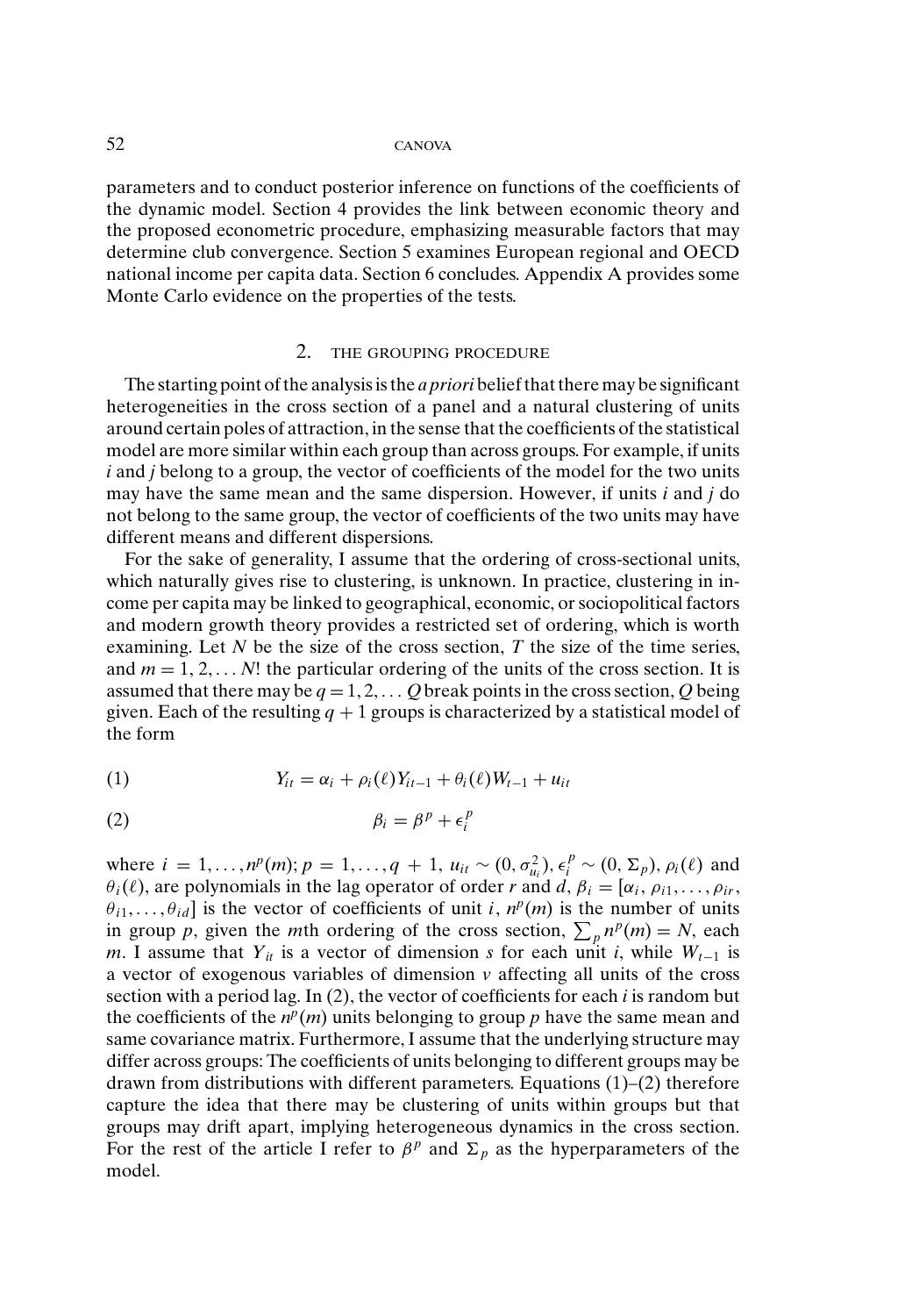Model  $(1)$ – $(2)$  is sufficiently general to include several models studied in the panel data literature as special cases. For example, a standard switching regression model is obtained by setting  $\epsilon_i^p = 0$ ,  $\forall i$ . A fixed effect model is obtained by restricting  $\rho_i = \rho$  and  $\epsilon_i^p = 0$ ,  $\forall i$  whereas a random effect model is obtained by setting  $\rho_i = \rho$  and  $\epsilon_i^{\vec{p}} = [\epsilon_{i1}^{\vec{p}}, 0, \dots, 0]$ . Also, for future reference, I take the alternative to  $(1)$ – $(2)$  to be a model with homogeneous dynamics in the cross section. In this case  $Q = 1$  and I replace Equation (2) with

(3) 
$$
\beta_i = \beta + \epsilon_i \qquad i = 1, \dots N
$$

where  $\epsilon_i \sim N(0, \Sigma)$ . In other words, in the alternative  $\beta$  and  $\Sigma$  are the same for all *i*, so that there is an exchangeable structure for all units of the cross section. The limiting case of this alternative is a pooled model, which can be obtained by setting  $\epsilon_i = 0, \forall i$ .

Within this general setup, I study two issues. First, I am interested in providing a framework for verifying the hypothesis that there are heterogeneities in the cross section in a situation where the number of groups, the location of the breaks, and the permutation, which naturally give rise to the clustering, are unknown. Once I have established the "submodel" of interest, i.e., the number of groups, the location of the breaks, and the ordering of the cross section, I will be concerned, at a second stage, with the problem of estimating the hyperparameters and  $\sigma_{u_i}^2$  for each *i*, which are unknown to the investigator and needed to construct posterior estimates of important functions of the  $\beta_i$ .

Let *Y* be a  $(N * T * s) \times 1$  vector of the LHS variables in (1) ordered to have the *N* cross sections for each  $t = 1, \ldots T$ , *s* times, *X* be a  $(N * T * s) \times (N * k)$  matrix of the regressors,  $k = s * r + v * d + 1$ ,  $\beta$  be a  $(N * k) \times 1$  vector of coefficients, *U* be a  $(N * T * s) \times 1$  vector of disturbances,  $\beta_0$  be a  $(q + 1) * k \times 1$  vector of means of  $\beta$ , *A* be a  $(N*k) \times (q+1) * k$  matrix,  $A = \text{diag}\{A_p\}$ , where  $A_p$  has the form  $\iota \otimes I_k$  where  $I_k$  is a  $k \times k$  identity matrix and  $\iota$  is a  $n^p(m) \times 1$  vector of ones. Given an ordering *m*, the number of groups *q*, and the location of the break point  $h^p(m)$  we can rewrite (1)–(2) as

$$
(4) \t Y = X\beta + U \t U \sim (0, \Sigma_u)
$$

(5) 
$$
\beta = A\beta_0 + E \qquad E \sim (0, \Sigma_E)
$$

where the dimension of  $\Sigma_u$  is  $(N * T * s) \times (N * T * s)$  and  $\Sigma_E = \text{diag}\{\Sigma_p\}$  is a  $(N*k) \times (N*k)$  matrix. Using (5) into (4) we arrive at

(6) 
$$
Y = \tilde{X}\beta_0 + W \qquad W \sim (0, \Sigma_W)
$$

where  $\tilde{X} = X \times A$  and  $W = XE + U$ . In (5) I have expressed the dependent variable *Y* as a linear combination of the *X*s and of the hyperparameters  $\beta_0$  with errors that have a heteroskedastic structure. Since  $q + 1 \ll N$ , this operation has effectively reduced the dimensionality of the model.

To complete the specification in a Bayesian sense one must provide prior distributions for  $(\beta_0, \Sigma_E)$ , for the covariance matrix  $\Sigma_u$ , and for the underlying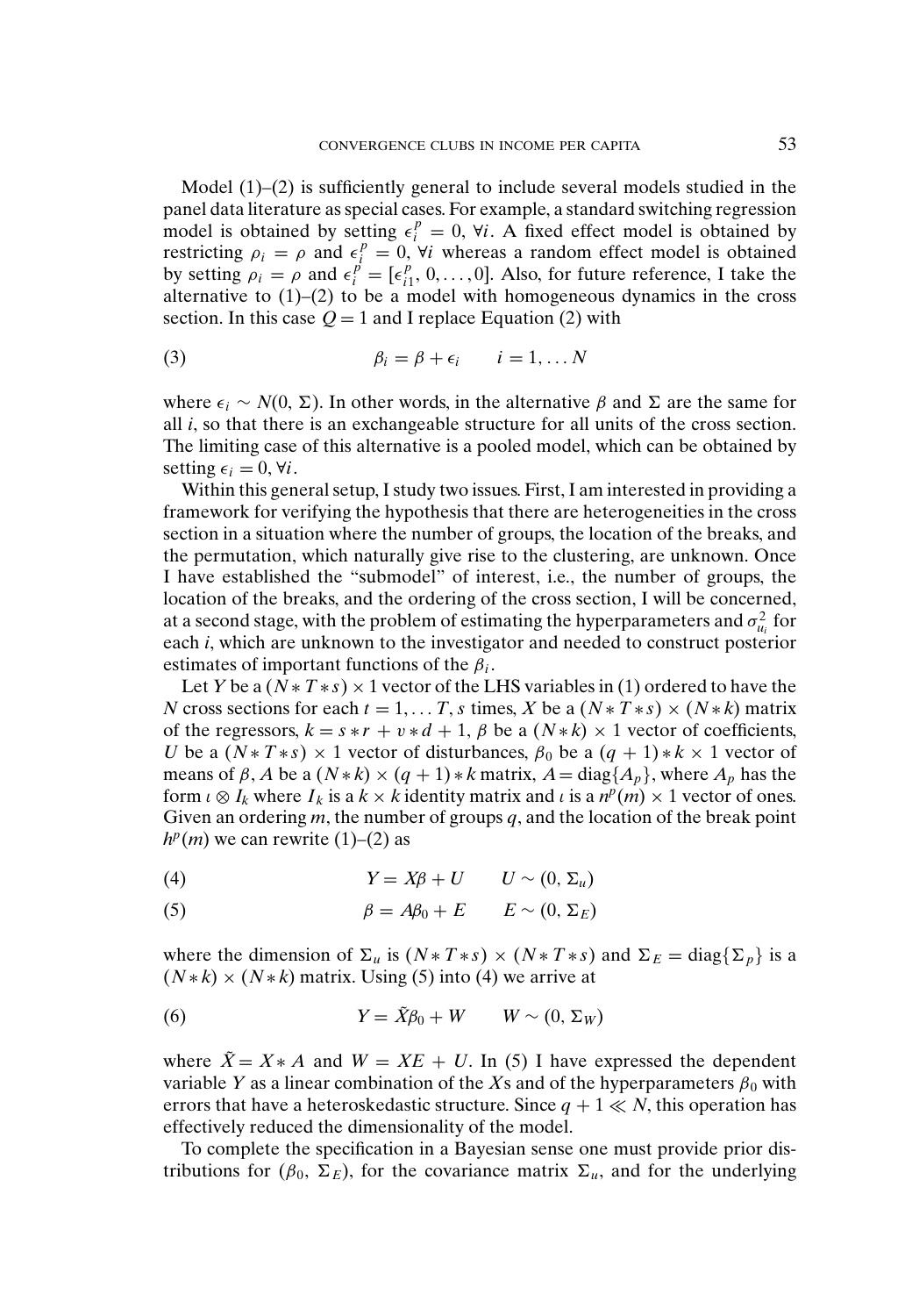submodel characteristics M, which are indexed by  $(m, q, h^p(m))$ . Structured in this way, our specification has a standard hierarchical structure and inference about any function of  $\beta$  can be conducted, in line with the Bayes theorem, by averaging over models and hyperparameters. Similarly, the selection of a submodel  $M_r$  requires averaging the joint density of the model over  $\beta$  and the hyperparameters. Roughly speaking, if we let  $\omega$  denote the vector containing, stacked, the elements of the hyperpameters and of the covariance matrix, submodel section requires the construction of  $L(Y|M_r) = \int L(Y|M_r, \beta)p(\beta|\omega)p(\omega) d\beta d\omega$  where  $L(Y|M_r, \beta)$  is the conditional likelihood of the data. Hence, a prior for the hyperparameters and for the submodels must be provided and numerical integration techniques are needed to compute these averages. Although these two steps are feasible in certain setups (see e.g., Canova and Ciccarelli, 1999), in general, the calculation of  $L(Y|M_r)$  is very demanding. The approach we present takes a short cut to these complications and proceeds using point estimates of those nuisance parameters that are integrated out in the fully hierarchical Bayesian procedure.

To intuitively understand what the approach involves, assume that  $\beta_0$ ,  $\Sigma_E$ ,  $\Sigma_u$ are known. Then, our approach to group units proceeds in three steps. First, given an ordering of the units of the cross section, I examine how many groups there are using the sequential testing approach described below. Second, given an ordering of units and the number of groups, I attempt to find the location of the break points by maximizing the predictive density (marginal likelihood) of the model with respect to the location of the breaks. Third, I iterate on the first two steps, altering the ordering of units in the cross section. The selected submodel is the one that maximizes the predictive density of the data over orderings, groups, and break points.

Formally speaking, let  $L(Y|H_0)$  be the predictive density of the data under the assumption that the hyperparameters are the same in each group, i.e.,  $\beta_0 = \iota_1 \otimes \gamma_0$ where  $\iota_1$  is a  $(q + 1) \times 1$  vector of ones and  $\gamma_0$  a  $k \times 1$  vector, and  $\Sigma_p = \Sigma$ ,  $\forall p$ . Furthermore, let  $I<sup>q</sup>$  be the set of possible break points when there are *q* groups and *J* be the set of possible orderings of the cross section. Let  $L(Y^p | H_a, h^p(m))$ , *m*) be the predictive density for group *p*, under the assumption that there are *q* break points with location  $h^p(m)$ , using ordering *m* and let  $L(Y|H_q, h^p(m), m) =$  $\prod_{p=1}^{q+1} L(Y^p \mid H_q, h^p(m), m)$  be the total predictive density for the sample under the assumption that there are *q* break points. These predictive densities can be easily obtained from (5) once distributional assumptions for the error term are made. Define the following quantities:

- *L*<sup>+</sup>(*Y*| *H<sub>q</sub>*, *m*) ≡ sup<sub>*i*∈*Iq*</sub> *L*(*Y*| *H<sub>q</sub>*, *i*, *m*),  $L$ <sup>†</sup>(*Y*| *H<sub>q</sub>*</sub>) ≡ sup<sub>*i*∈*I*</sub> *L*<sup>+</sup>(*Y*| *H<sub>q</sub>*, *j*),
- 
- $\mathcal{L}^{\dagger}(Y | H_q) \equiv \sup_{j \in J} L^{\dagger}(Y | H_q, j),$ <br>  $\mathcal{L}^{Aq}(Y | H_q, m) \equiv \sum_{i \in I^q} \pi_i^p(m) L(Y)$  $\sum_{i \in I^q} \pi_i^p(m) L(Y | H_q, i, m),$

where  $\pi_i^p(m)$  is the prior probability that, for group *p* of ordering *m*, there is a break at location *i*. The first expression gives the maximized value of the predictive density with respect to the location of break points for each *q* and *m*; the second, the maximized value of the predictive density, for each *q*, once the location of the break point and the ordering of the data are chosen optimally. The last expression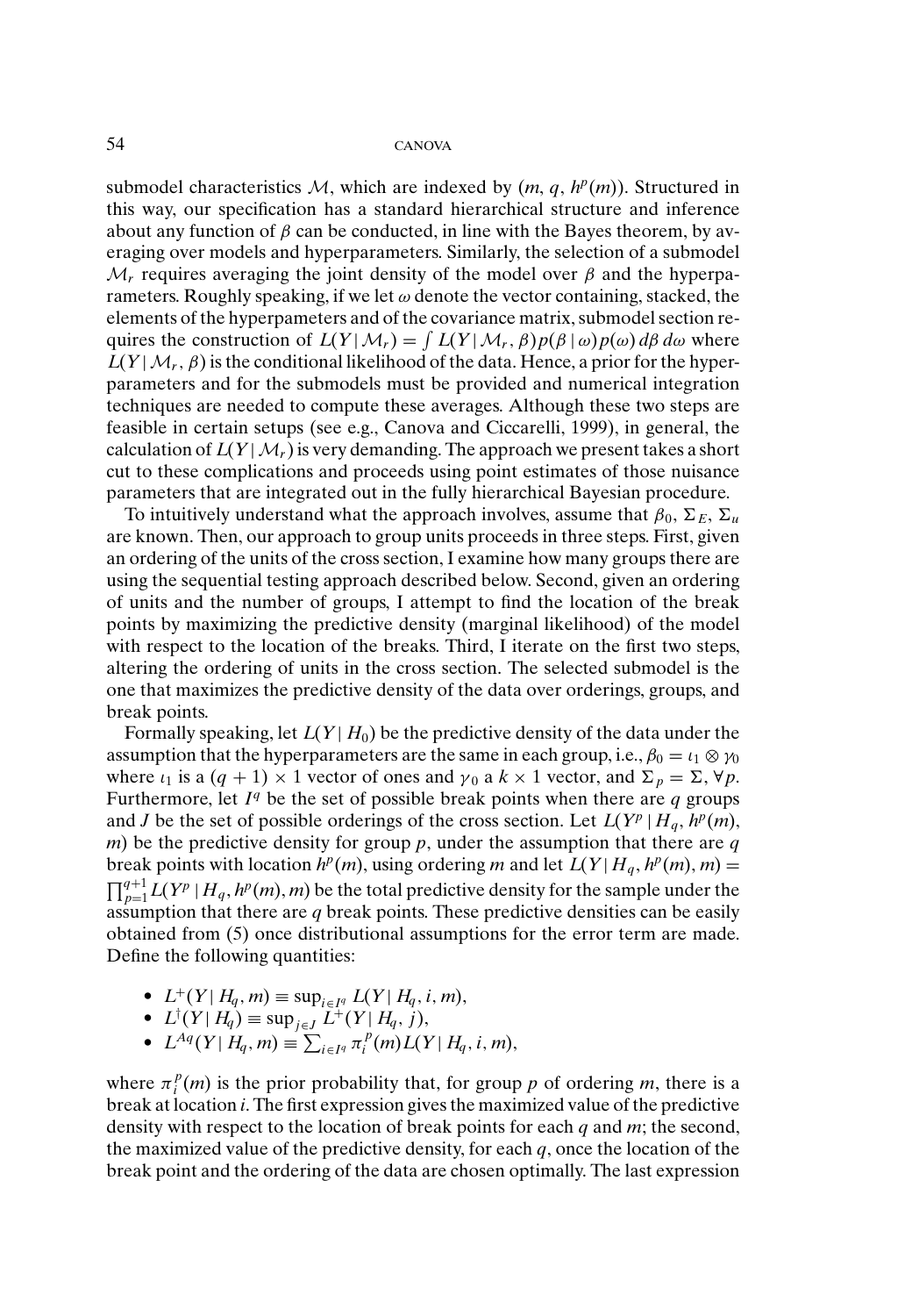gives the average predictive density under the assumption that there are *q* breaks: The average is calculated over all possible locations of the break points, using the prior probability that there is a break point in each location as weight. In general, ignorance about the location of the break points leads us to assume that  $\pi_i^p(m)$  is uniform over each *p*, *m*.

To examine the hypothesis that the dynamics of the cross section are groupbased we will use a posterior odds  $(PO)$  ratio.<sup>2</sup> I consider first the null that there are no break points against the alternative that there are at most *Q* breaks and then, if the alternative is more likely, sequentially verify a series of hypotheses where the null is that there are  $q - 1$  break points and the alternative that there are *q* break points,  $q = 1, \ldots, O$ . Given *m*, the statistics to verify the first hypothesis are

(7) 
$$
PO(m) = \frac{\pi_0 L(Y | H_0)}{\sum_{q=1}^{Q} \pi_q L^{Aq}(Y | H_q, m) \mathcal{P}_1(N)}
$$

where  $\pi_0$  is the prior probability that there are no breaks and  $\pi_q$  is the prior probability that there are q breaks and  $P_1(N)$  a penalty function that accounts for the fact that a model with *Q* breaks is more densely parametrized than a model with no breaks.  $H_0$  is preferred to  $H_1$  when  $PO(m) \gg 1$ . The statistics for the hypotheses that there are  $q - 1$  versus q breaks in the cross section are

(8) 
$$
PO(m, q-1) = \frac{\pi_{q-1} L^{A(q-1)}(Y | H_{q-1}, m)}{\pi_q L^{A(q)}(Y | H_q, m) \mathcal{P}_2(N)}
$$

where  $P_2(N)$  is a penalty function. Similarly,  $q-1$  breaks are preferred when  $PO(m, q - 1) \gg 1$ . We can also test the null hypothesis that there are *q* break points at particular locations against the alternative that there is a further break point at a particular location *i* using a posterior odds ratio of the form

(9) 
$$
PO(m, q-1^*) = \frac{\pi_{q-1}L^+(Y|H_{q-1}, m)}{\pi_q \pi_i^p L^+(Y|H_q, m) \mathcal{P}_3(N)}
$$

When  $\pi_q = \pi_{q-1} = 0.5$ ;  $\mathcal{P}_3(N) = 1$ , (9) is the PIC criterion of Phillips and Ploberger (1994).

To put the testing problem in an alternative perspective, one can ask what is the prior probability on the null hypothesis one must entertain so that his/her beliefs will not be overturned by the data. For example, it may be of interest to know how much confidence one should have on the hypothesis that the sample is distributionally homogeneous so that an overall exchangeable prior is sufficient to characterize the data. This prior probability, which I call  $\hat{\pi}$ , can be found for any of the hypotheses considered by setting PO in (7)–(9) equal to 1 and solving for  $\hat{\pi}_0$ ,  $\hat{\pi}_{q-1}$ ,  $\hat{\pi}_{q-1}$ , respectively.

 $2$  As an alternative one could use a Wilks likelihood ratio (WL) criterion (see e.g., Efron, 1996) or the modified likelihood ratio (ML) of Hansen (2000).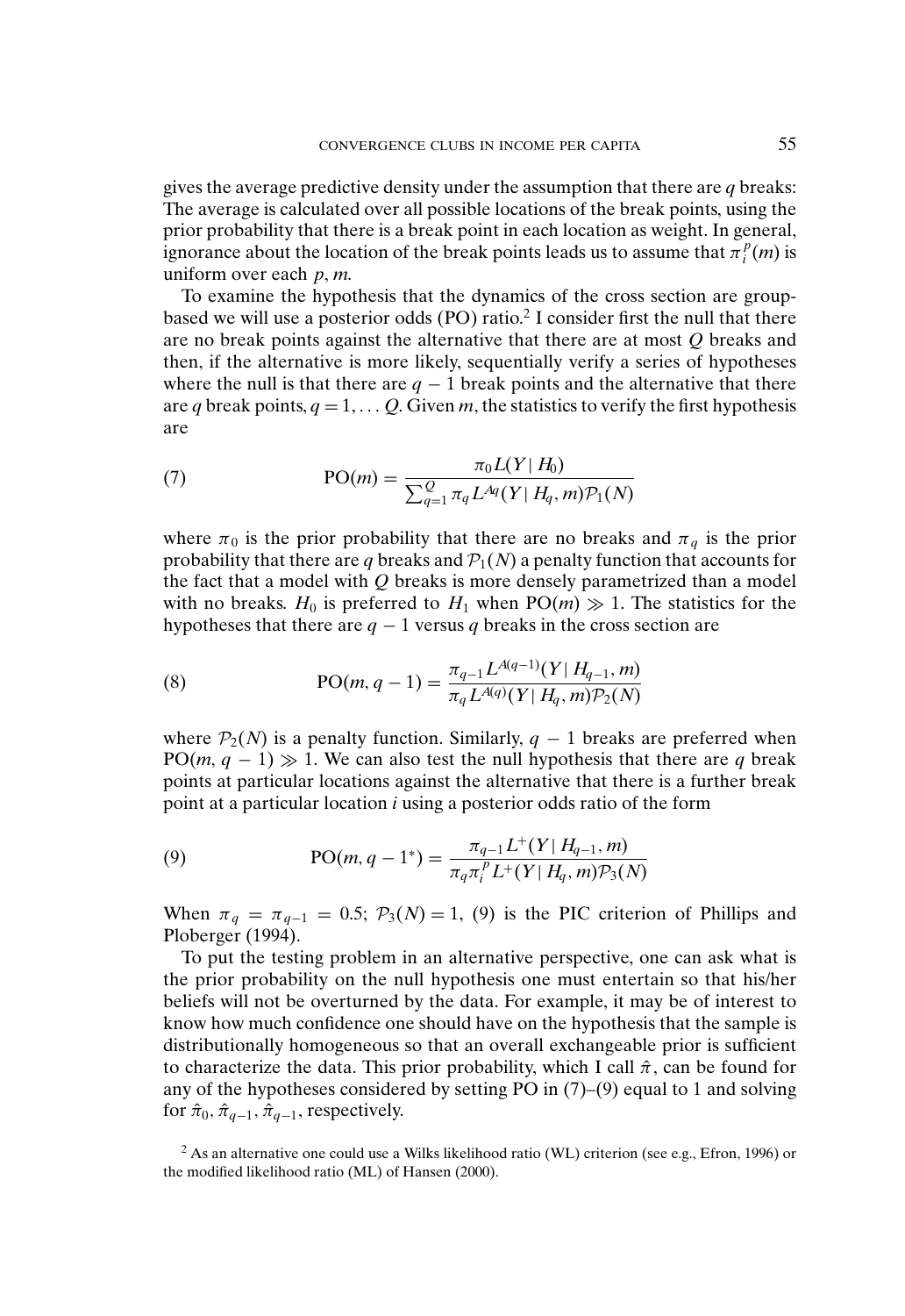The testing procedure I have described leaves the value of *Q* unspecified. Following Hartigan's (1975) rule of thumb, I set  $Q \ll \sqrt(N/2)$ .

To find the location of the break point, given that there are *q* breaks, I assign units to groups so as to provide the highest total predictive density, i.e., I compute  $L^+(Y|H_q, m)$ . Since there are *m* possible permutations of the cross section over which to search for clustering, I take the optimal permutation rule of units in the cross section to be the one that achieves  $L^{\dagger}(Y|H_q)$ .

Bai (1997) shows that proceeding sequentially in testing for breaks, i.e., test first for one break against no breaks; then conditional on the results of the first test, test for the existence of one break in each of the two subsamples and so on, produces consistent estimates of the number and the location of the breaks. However, when there are multiple groups and one tests for the presence of two groups only, the estimated break point is consistent for *any* of the existing break points and its location depends on which of the breaks is "stronger." If this is the case Bai suggests refining of the estimate of the break points. That is, if two breaks are identified at  $i_1$  and  $i_2$ , it is convenient to reestimate  $i_1$  over  $[1, i_2]$  and  $i_2$  over  $[i_1, N]$ . Each refined estimator of the location of the break has then the same properties as the estimator obtained in the case the sample has a single point.

The major stumbling block to the application of the procedure I have described is the dimensionality of maximization problem. When no information is available on the ordering of the units in the cross section and *N* is moderately large, the maximization problem may constitute a formidable task. However, this is not a binding constraint for many applications since economic theory guides the search for orderings and this considerably reduces the computational complexity of the problem. Note also that even in the case economic theory is silent and one engages in an unstructured search, the maximization problem requires a considerably smaller number of evaluation than *N*!, since many orderings are equivalent from the point of view of the predictive density. That is, once a particular grouping is found, searching for groups can be shrewdly conducted by reassigning units across groups around this local maxima3.

## 3. PARAMETER ESTIMATION AND INFERENCE

Once the submodel characteristics have been determined, I will be interested in estimating the unknown matrix  $\Sigma_u$  and the hyperparameter vector. Let  $\omega = [\beta'_0, \beta'_1, \dots, \beta'_u]$  $vec(\Sigma_E)'$ ,  $vec(\Sigma_u)'$  be the vector of the parameters of the model. The predictive

<sup>&</sup>lt;sup>3</sup> To clarify the issue, suppose  $N = 4$  so that we have a total of 24 possible orderings to examine. Suppose the initial ordering is 1234 and two groups are found: 1 and 234. Then all permutations of 234 with unit 1 coming ahead, i.e., 1243, 1342, etc., give the same predictive density (see Appendix A for a confirmation of this result in a Monte Carlo context). Similarly, permutations that leave unit 1 last need not to be examined, i.e., 2341, 2431, etc. This reduces the number of orderings to be examined to 13. By trying another ordering, say 4213, and finding, for example, two groups: 42 and 13, we can further eliminate all the orderings that consist of permutations of the elements of each group, i.e., 4132, 2341, etc.. It is easy to verify that once four carefully selected orderings have been tried and, say, two groups found in each trial, we have exhausted all possible combinations, as far as the predictive density is concerned. The example is rigged so that at each stage we find two groups. When this is not the case, the number of orderings to be examined is larger, but it does not exceed *hN* where *h* is the maximum number of breaks found with any of the permutation.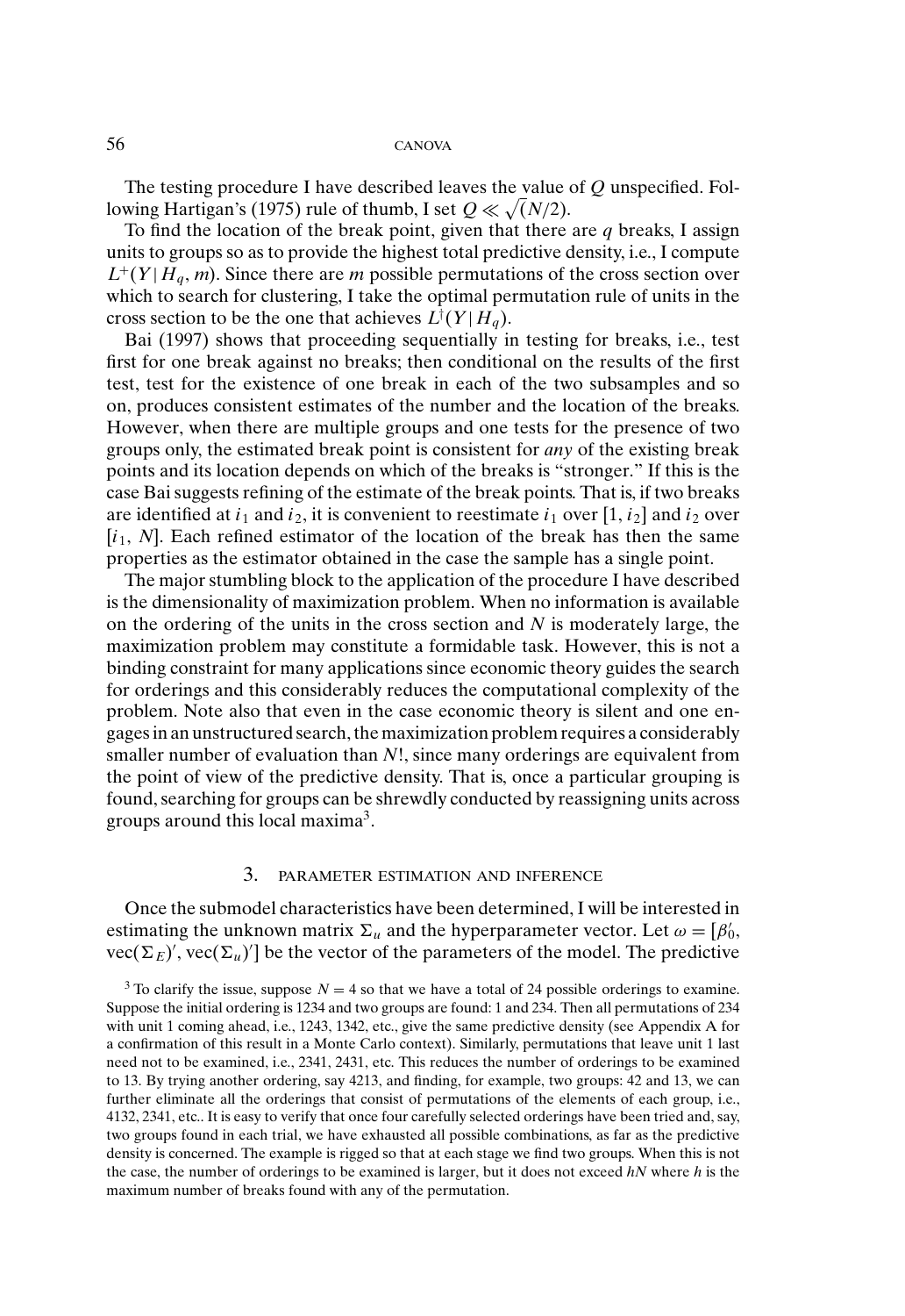density  $L^{\dagger}$  can now be used as a function of  $\omega$ , for fixed *Y*, and maximized to construct the best possible fit of the model to the data. Maximizing  $L^{\dagger}(\omega | Y, H_q)$ with respect to  $\omega$  yields an EB estimator for  $\omega$  (see Berger, 1985) which will be the starting point for obtaining posterior estimates of the coefficients of the dynamic model for each unit.

To a purist, the idea of estimating the parameters of the prior may sound, at least, strange. Information about the prior typically reflects subjective knowledge that an investigator has on the phenomenon under study. However, the prior may also reflect objective information, for example, information about the data itself. In this case, estimating features of the prior is a way to "tune it up" to the particular application. EB methods offer a simple way to obtain these estimates using predictive densities.

There are several ways to obtain estimates of  $\omega$  under the assumption that the errors in (1)–(2) are normally distributed, or under the more general assumption that the errors come from a family of exponential distributions (see, e.g., Efron, 1996). For example, if the *us* are normally distributed, the elements of  $\omega$  can be estimated as (see Maddala, 1991)

(10) 
$$
\hat{\beta}^p = \frac{1}{n^p(m)} \sum_{j=1}^{n^p(m)} \beta_{ols}^j
$$

$$
(11) \quad \hat{\Sigma}_p = \frac{1}{n^p(m)-1} \sum_{j=1}^{n^p(m)} (\beta_{ols}^j - \hat{\beta}^p)(\beta_{ols}^j - \hat{\beta}^p)' - \frac{1}{n^p(m)} \sum_{j=1}^{n^p(m)} (x_j x'_j)^{-1} \hat{\sigma}_j^2
$$

(12) 
$$
\hat{\sigma}_j^2 = \frac{1}{T - k} (y_j' y_j - y_j' x_j \beta_{ols}^j)
$$

where  $p = 1, \ldots, q + 1; i = 1, \ldots, N; x_j$  is the matrix of regressors, and  $y_j$  the vector of dependent variables for unit *j*, and  $\beta_{ols}^j$  is the OLS estimator of  $\beta^j$  obtained using only the information for unit *j*.

Given these estimates, one can construct Empirical Bayes (EB) posterior point estimates for the  $\beta$  vector by plugging in estimated values in standard formulas, i.e.,

(13) 
$$
\hat{\beta} = (X'\hat{\Sigma}_u^{-1}X + \hat{\Sigma}_E^{-1})^{-1}(X'\hat{\Sigma}_u^{-1}Y + \hat{\Sigma}_E^{-1}A\hat{\beta}_0)
$$

Alternatively, it is possible to show that, under normality of the *u*s and the s and after imposing a diffuse prior on the  $\omega$ , it is possible to jointly estimate  $\omega$  and the posterior mean of  $\beta$  as follows:

(14) 
$$
\hat{\beta}^p = \frac{1}{n^p(m)} \sum_{j=1}^{n^p(m)} \beta_j^*
$$

(15) 
$$
\hat{\Sigma}_p = \frac{1}{n^p(m) - k - 1} \left[ R + \sum_{j=1}^{n^p(m)} (\beta_j^* - \hat{\beta}^p) (\beta_j^* - \hat{\beta}^p)' \right]
$$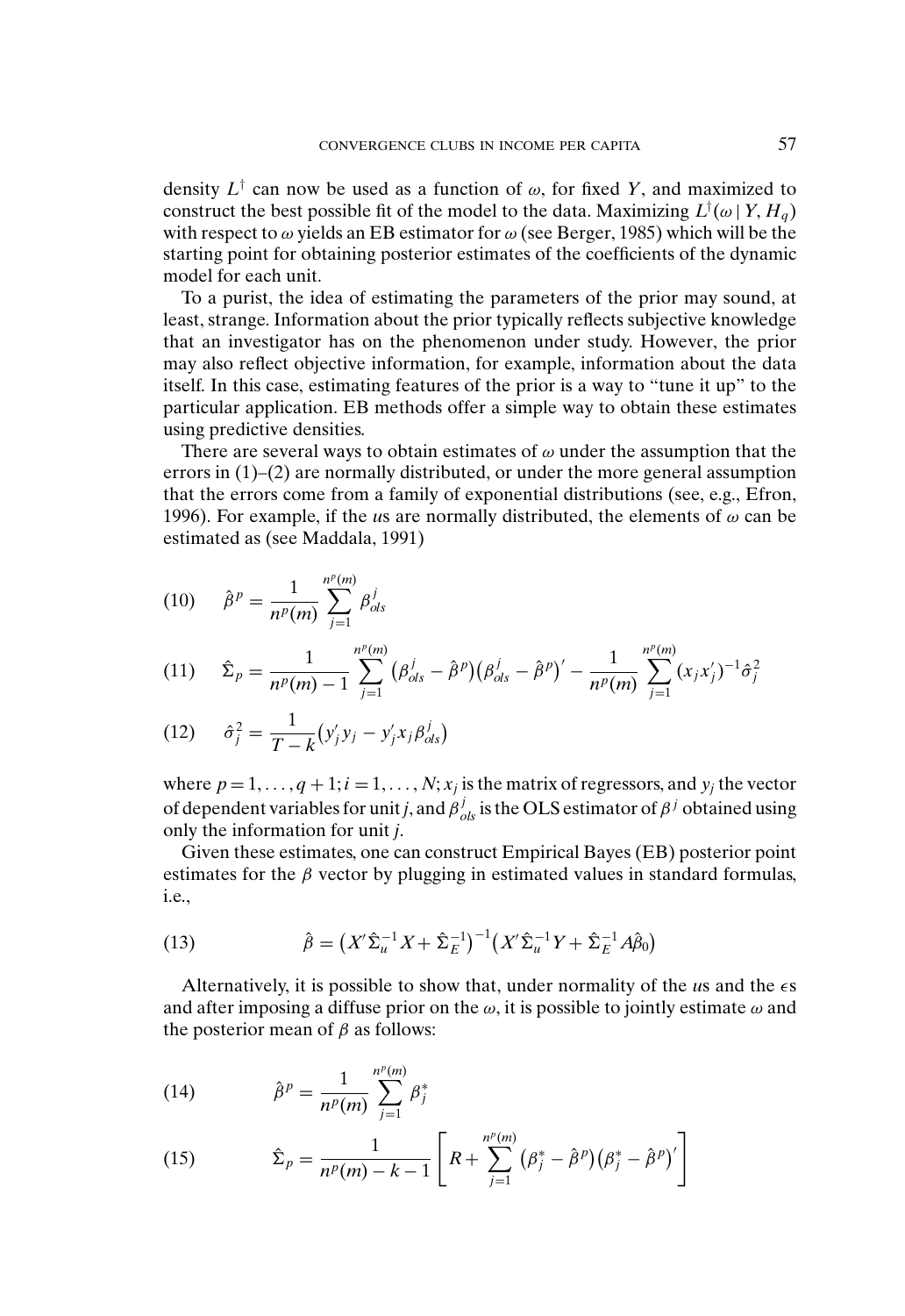(16) 
$$
\hat{\sigma}_j^2 = \frac{1}{T+2} (y_j - x_j \beta_j^*)' (y_j - x_j \beta_j^*)
$$

(17) 
$$
\beta_j^* = \left(\frac{1}{\hat{\sigma}_j^2} x_j' x_j + \hat{\Sigma}_p^{-1}\right)^{-1} \left(\frac{1}{\hat{\sigma}_j^2} x_j' x_j \beta_{ols}^j + \hat{\Sigma}_p^{-1} A_0 \hat{\beta}^p\right)
$$

where  $p = 1, \ldots, q + 1; i = 1, \ldots, N; j = 1, \ldots, n^p(m)$ ; and *R* is a diagonal matrix with small positive entries used here, as in ridgelike estimators, to insure that estimates of the dispersion matrix for each group are positive definite.

Note that, while the first approach only requires OLS estimates for each unit, so that posterior estimates can be computed in two steps, in (14)–(17) estimates of the prior parameters and of the posterior mean of  $\beta$  are obtained jointly using iterative methods.

The normal posterior generated with EB methods has a covariance matrix that underestimates the covariance matrix obtained from a fully hierarchical approach. This is because no allowance is made for the fact that the hyperparameters have been estimated and that the number of units in each group may be small. Morris (1983) and Carlin and Gelfand (1990) provide methods to correct for this problem. In many applications, among them the one presented here, researchers want to study functions of the posterior mean of  $\beta$  and are not necessarily interested in the spread of the posterior distribution of  $\beta$ s. In this case, the EB estimates given in (13) or (17) suffice.

I have run a Monte Carlo exercise to examine the ability of the procedure to detect breaks and of unbiasedly estimating the hyperparameters with simple DGPs. The results are presented in some detail in Appendix A. It turns out that, if the ordering is correctly specified, the predictive density approach I have suggested is able to correctly detect the number and the location of breaks when there are simple or multiple breaks in the data. However, the posterior odds ratio appears to be slightly biased when no heterogeneities are present and no penalty function is employed. This suggests that a conservative strategy to avoid the proliferation of groups is to choose the penalty function to make sure that the PO ratio is unbiased. When the ordering is unknown, maximization of the predictive density over permutations recovers the best ordering of units in the cross section, and once the ordering is found, the number and the location of the breaks is correctly identified. Estimates of the hyperparameters are biased when the size of the time series is small: Mean parameters are downward biased and variance parameters upward biased. When  $T \geq 30$  most of these biases disappear.

## 4. LINKING THE ECONOMETRIC APPROACH TO GROWTH THEORY

Modern growth theory has suggested many mechanisms that may lead to convergence clubs. Galor (1996) provides a thoughtful and compact summary of the major implications of various theoretical models, stressing which economic indicators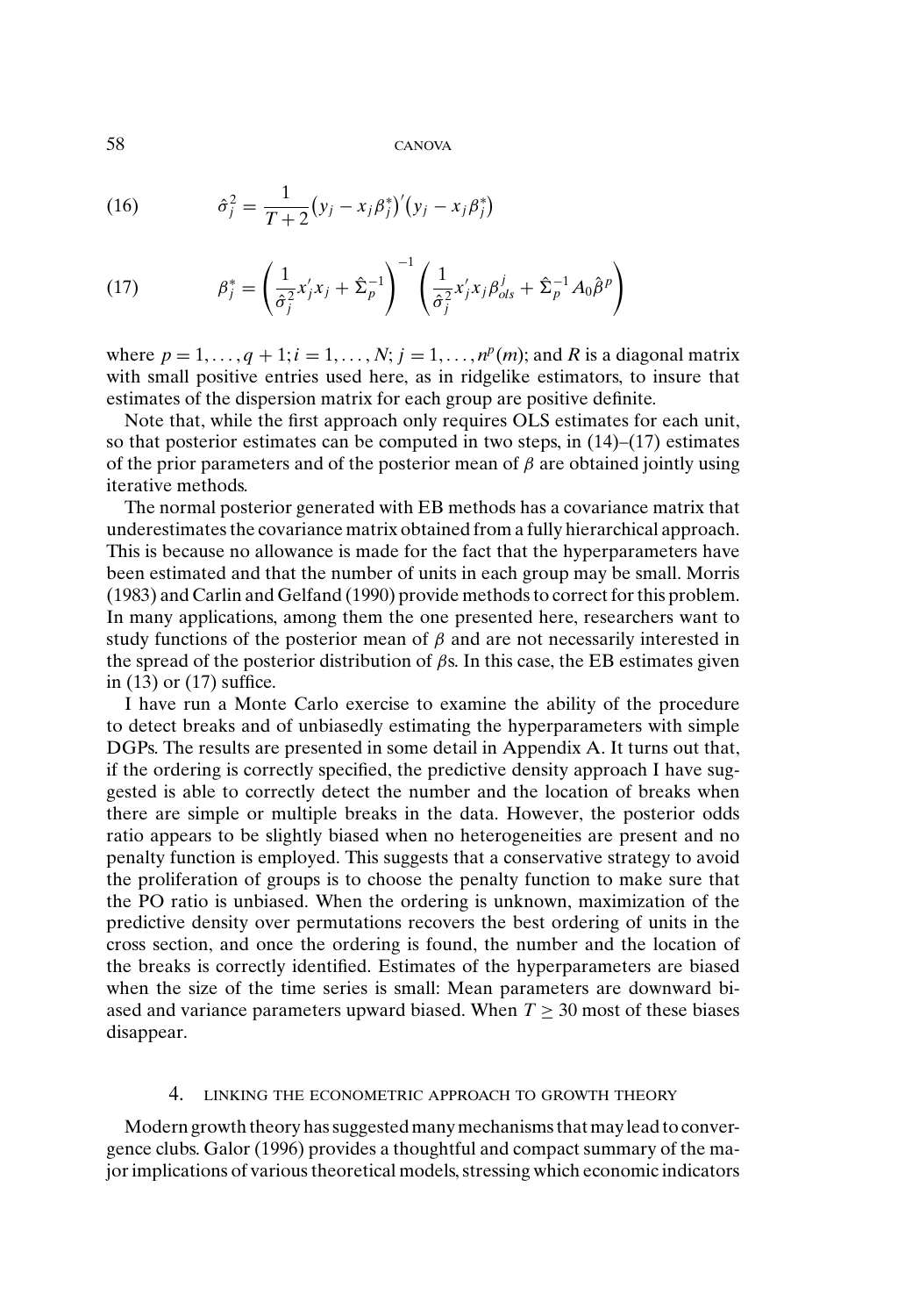may be helpful in detecting club convergence. To provide a link between growth theory and the approach described in the previous sections and, in particular, restrictions on the ordering of the units in the cross section and some guidelines to interpret the results, I next briefly summarize the causes of club convergence and the variables that may help to detect whether the theory has any bearing to the data.

Basic neoclassical growth models, with production functions exhibiting decreasing returns to scale to the capital–labor ratio, exogenous population growth, and fixed saving rate may generate convergence clubs in, at least, two circumstances: first, when saving rates out of wage and interest income differ, with the first being larger; and second, when the economy features heterogeneous agents. The first situation may be a consequence of heterogeneous factor endowments across individuals and of life-cycle considerations, whereas the second one, for example, is a standard feature of OG models. In both cases, multiplicity of stationary equilibria occurs and the distribution of initial income per capita determines the asymptotic club to which a particular unit will belong.

The incorporation of empirically important elements such as human capital or fertility in the basic neoclassical growth model, along with some type of market imperfections (externalities, imperfectly competitive markets, nonconvexities, and so on) produces additional channels that strengthen the possibility of club convergence. For example, social increasing returns with respect to human capital accumulation or capital market imperfections together with nonconvexities in the production of human capital will produce convergence clubs. In this case units that are similar in their characteristics and in their initial level of income may cluster around different steady-state equilibria because they have different endowments of human capital (see, e.g., Azariadis and Drazen, 1990). In some cases, it may be the within-unit distribution of human capital that determines the different steady state around which units will gravitate (see Galor and Zeira, 1993). The withinunit distribution of initial income may also be the reason why units converge to different clubs: Capital market imperfections together with some fixed cost in production may generate this outcome (see Quah, 1996b). A model with endogenous fertility, as in Barro and Becker (1989), can also generate the required outcome. In this case, the initial conditions with respect to the number of children and the level of human capital dictate the steady-state equilibria a unit will settle in. In other versions of such a model, it is the initial level of distribution of income that determines the distribution of the steady-state level of output per capita and fertility rates.

Quah (1996a) suggests that club convergence may be due to informational externalities that may occur at either the state or neighborhood level. That is, units that are either members of the same nation, share some borders, or belong to geographically homogenous areas may tend to cluster together because information flows more easily across units with these characteristics. Hence, the geographical location of a unit determines the convergence club it will join. This local externality hypothesis substantially differs from those that use increasing returns to scale in some factor of production and may generate converge clubs even under standard assumptions about preferences and technologies.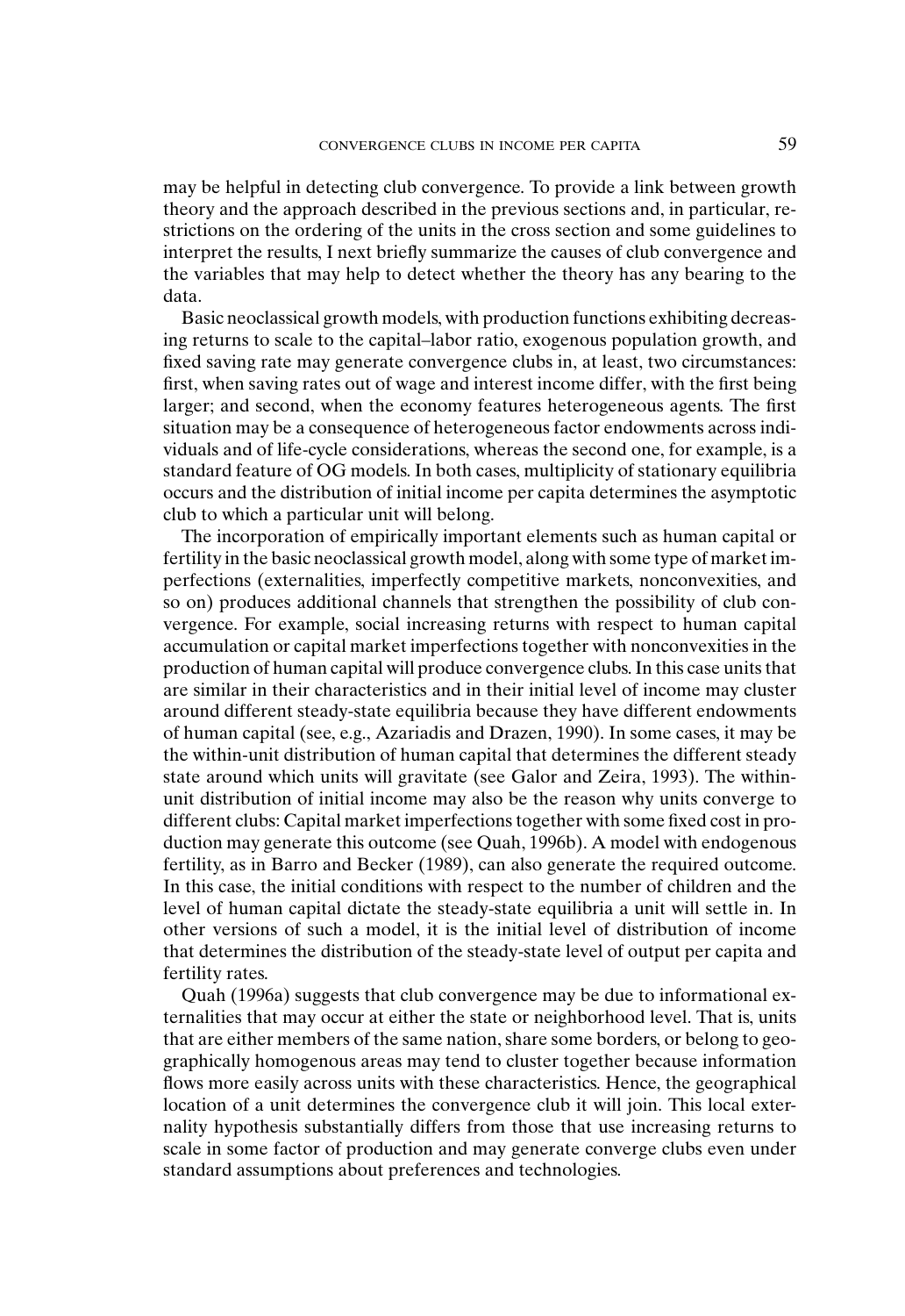To summarize, the theoretical literature has suggested several mechanisms that may generate club convergence. At least four indicators (the initial level of income, the initial level of human capital, the initial distribution of income per capita, and human capital within the unit) could be used to proxy for the economic causes of these heterogeneities. In addition, geographical/location indicators can be used to try to measure the extent of neighborhood externalities. Finally, policy variables, such as the government expenditure-to-output ratio, could also be used to proxy for national effects.

## 5. ARE THERE CONVERGENCE CLUBS?

This section attempts to shed light on two issues. First, I would like to examine whether income per capita data is consistent with the multiple steady-state version of modern growth theory.<sup>4</sup> Second, I would like to better understand the statistical properties of income per capita data. In particular, I am interested in examining the kind of heterogeneities the data displays: whether the average adjustment properties to the steady state and the average steady state are group dependent; and whether different groups display difference persistence of inequalities, in the sense that the relative ranking in the initial distribution is more important in determining the relative ranking in the steady-state distribution for some groups than for others. I study these issues using two different data sets: European regional income per capita from the Eurostat database and OECD national income per capita from the Summer and Heston database.

5.1. *European Regional Income Per Capita.* The data set used covers 144 European NUTS2 units<sup>5</sup> and refers to the period 1980–1992. Given that  $N =$ 144 I allow, at most, six groups (i.e.,  $Q = 5$ ). Income per capita is scaled by the European average to reduce both serial correlation and the effect of outliers, and logarithms are taken. AIC and BIC selection procedures indicate that an AR(1) with unit-specific parameters captures sufficiently well the dynamics of the scaled data and makes the residuals well behaved. Hence,  $r = 1$  and no  $W_{t-1}$  variables are used.

For regional data there are few usable indicators to order units according to the suggestions of recent growth theories. For example, no measures of the average regional human capital (or its distribution) at the beginning of the sample are available, nor do I have regional measures of dispersions of income per capita. Furthermore, neither EU nor national expenditure (either for regional income support or for regional infrastructure and capital formation) are available on a consistent basis for all countries. Since the sample covers the 1980s and the regions

<sup>4</sup> What I examine here is a somewhat strong version of the convergence club hypothesis. A weaker version would predict the existence of convergence clubs in the distribution of *growth rates* of income per capita (see, e.g., Boldrin and Canova, 2001).

 $<sup>5</sup>$  Roughly speaking, the NUTS2 classification corresponds to regions. NUTS1 refers to larger ter-</sup> ritorial units (the "North," the "Centre," and the "South") whereas NUTS3 provides data at the provincial level.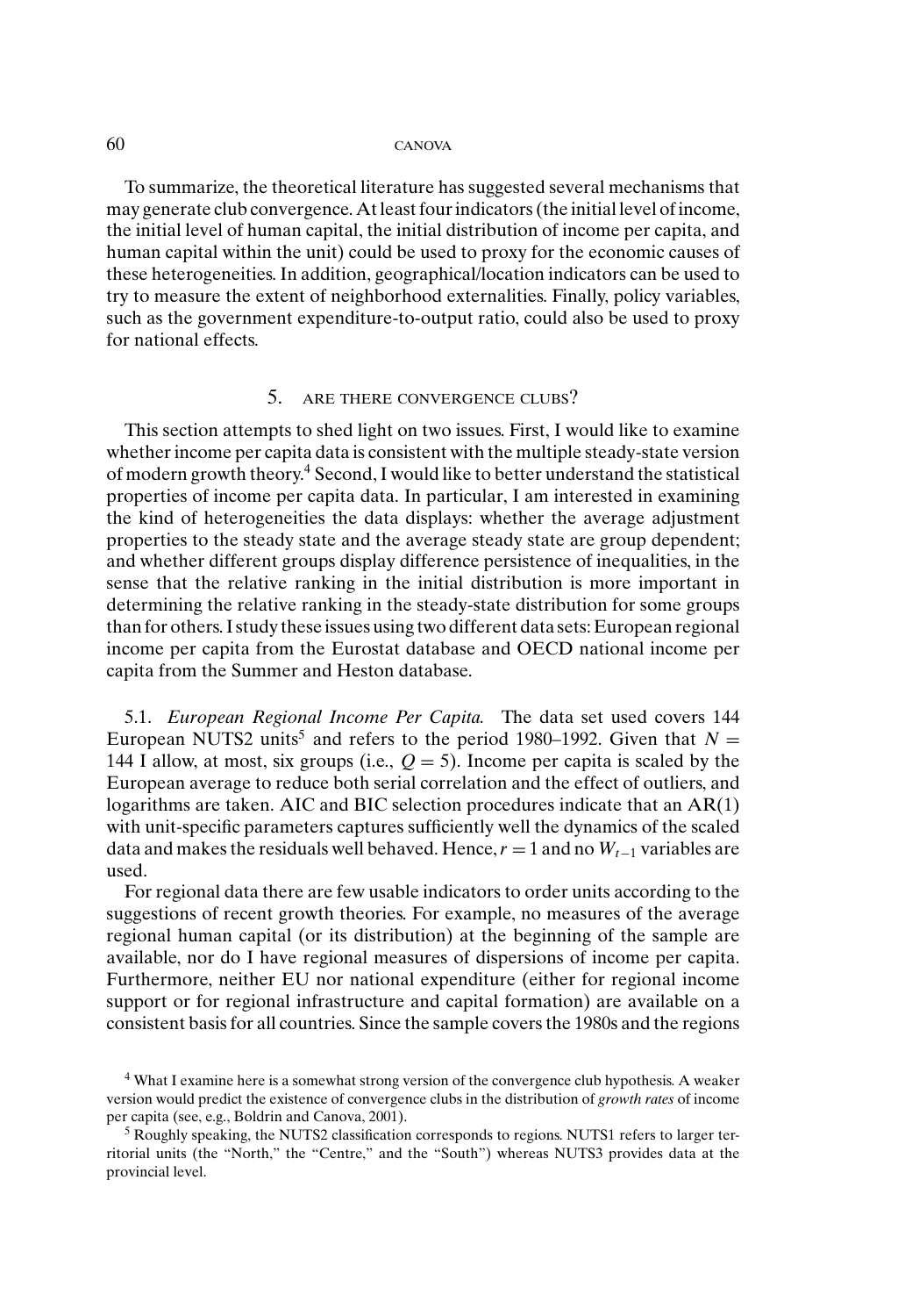belong to the EU, I conjecture that differences along these dimensions are unlikely to provide information for grouping units into convergence clubs.<sup>6</sup>

Given these limitations, I search for clubs ordering the cross section according to: (i) the magnitude of per capita income relative to the European average in 1979, with poor regions coming first; (ii) the magnitude of per capita income relative to the national average in 1979, with poor regions coming first; (iii) the magnitude of locally scaled income per capita in 1979 (Mediterranean regions and Ireland are scaled by their average and other regions by their average), with poor regions coming first; (iv) the magnitude of the average share of per capita income relative to the European average in the sample, with poor regions coming first; and (v) the magnitude of the average growth rate of per capita income in the sample, with regions growing slower coming first.

The first ordering attempts to capture the effect that initial conditions may have on the steady-state distribution of income per capita; the next two orderings try to verify whether geographical externalities (either at the country or at the south– north level) may be important to determine the basin of attraction of a unit; the last two classifications attempt to study the importance of threshold externalities, here proxied by the size of the share of income per capita in Europe or its growth rate. If geographical externalities are important, any tendency toward convergence clubs that may appear with (i) should be weakened or disappear with (ii) or (iii). Note also that, because of immobility in the initial ranking, the results obtained for orderings (i), (ii), and (iii) are insensitive to the choice of 1979 or earlier years as presample date.

Ordering units according to the initial distribution of income per capita maximizes the predictive density of the data. Given this ordering, I identify three breaks, corresponding to units 15, 23, and 120, and, consequently, four groups in the data. Within the first group there are 10 regions of Greece, 4 of Portugal, and 1 of Spain; in the second group there are 4 regions of Greece, 3 of Spain, and 1 of Italy; finally, the last group includes regions from 9 different countries but the majority are German (9) and Northern Italian (5). The exact composition of each group is given in Appendix B. The fourth and fifth orderings produce four and three groups, whose composition is very similar to these groups. Hence, the splitting produced is highly suggestive of the fact that European regions cluster into homogeneous groups along the poor–rich, south–north dimensions.

Figure 1 provides graphical evidence of the existence of groups. Using the initial conditions of income per capita as the ordering device, I plot the log of the predictive density as a function of the location of the break point, together with the log-predictive density obtained assuming no breaks (the dotted line). The first panel refers to the full sample, and the next two to the subsamples obtained

<sup>6</sup> As an informal check of this conjecture, I separately examined the case of regions in Italy and Spain, for which either educational data or government expenditure for infrastructures are available. I find that Italian regional differences in average human capital and in the distribution of human capital are small and typically unrelated to the time path of income per capita in the sample. Similarly, differences in goverment expnditure for infrastructures in Spain are unimportant as a grouping device.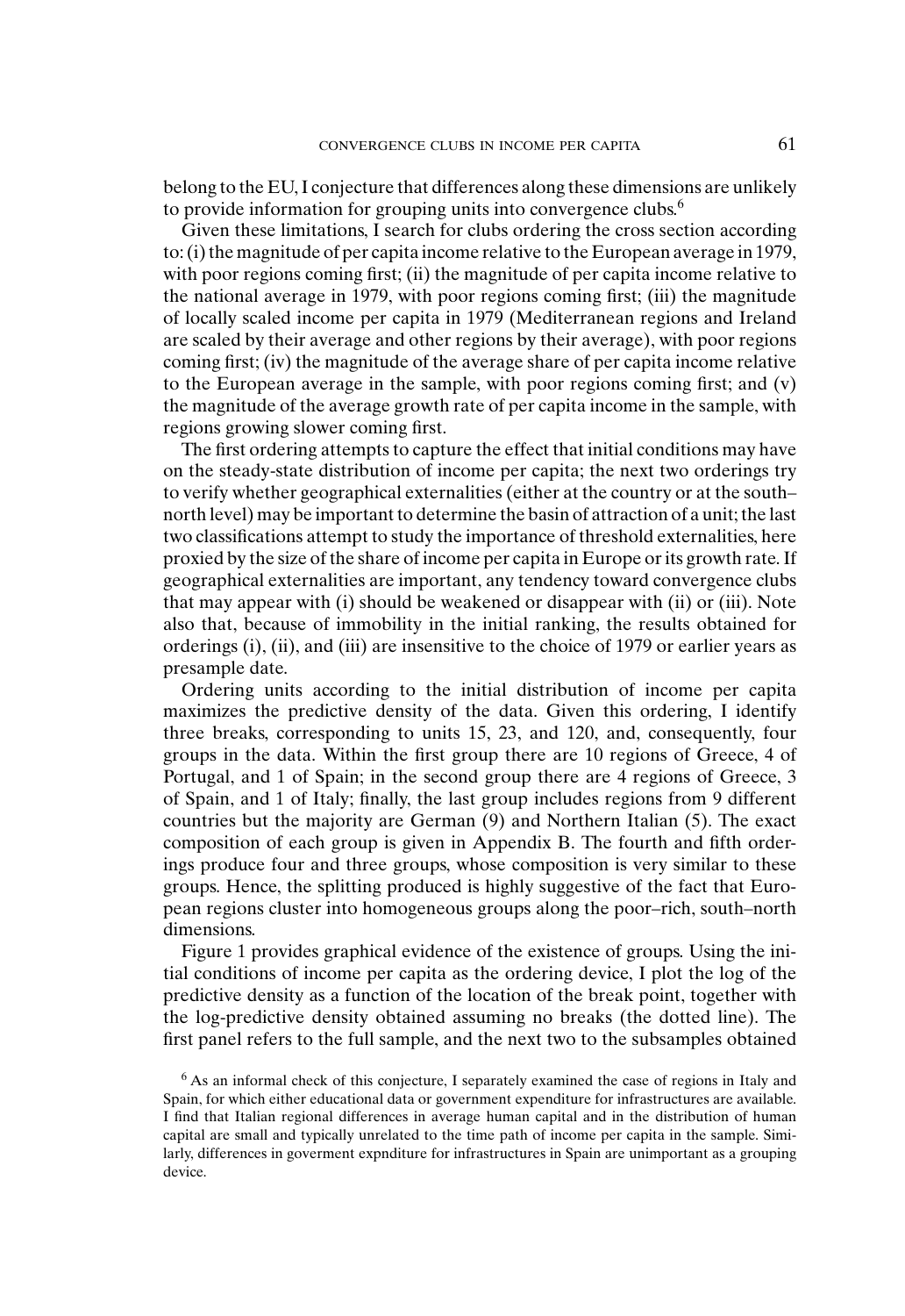

REGIONAL DATA, EUROPEAN SCALING

separating units according to the first optimal splitting. To interpret the graphs note that the horizontal entries give the location of the break and the vertical entries the value of the log predictive density. For example, entry 23 on the horizontal axis in the first panel indicates that assigning units 1–23 to the first group and units 24–144 in the second gives a value for the log of  $L^+$  of 4943 (as compared to  $\log L^+ = 4863$  when no breaks are allowed). Similarly, the second panel indicates that splitting group 1 in two subgroups (1–15 and 16–23) could be beneficial (this produces a log  $L^+ = 679$  as compared to log  $L^+ = 670$  when no breaks are allowed). Finally, splitting group 2 in two subgroups (24–120, 121–144) gives log  $L^+$  = 4325 (as compared to log  $L^+$  = 4272 when no breaks are allowed).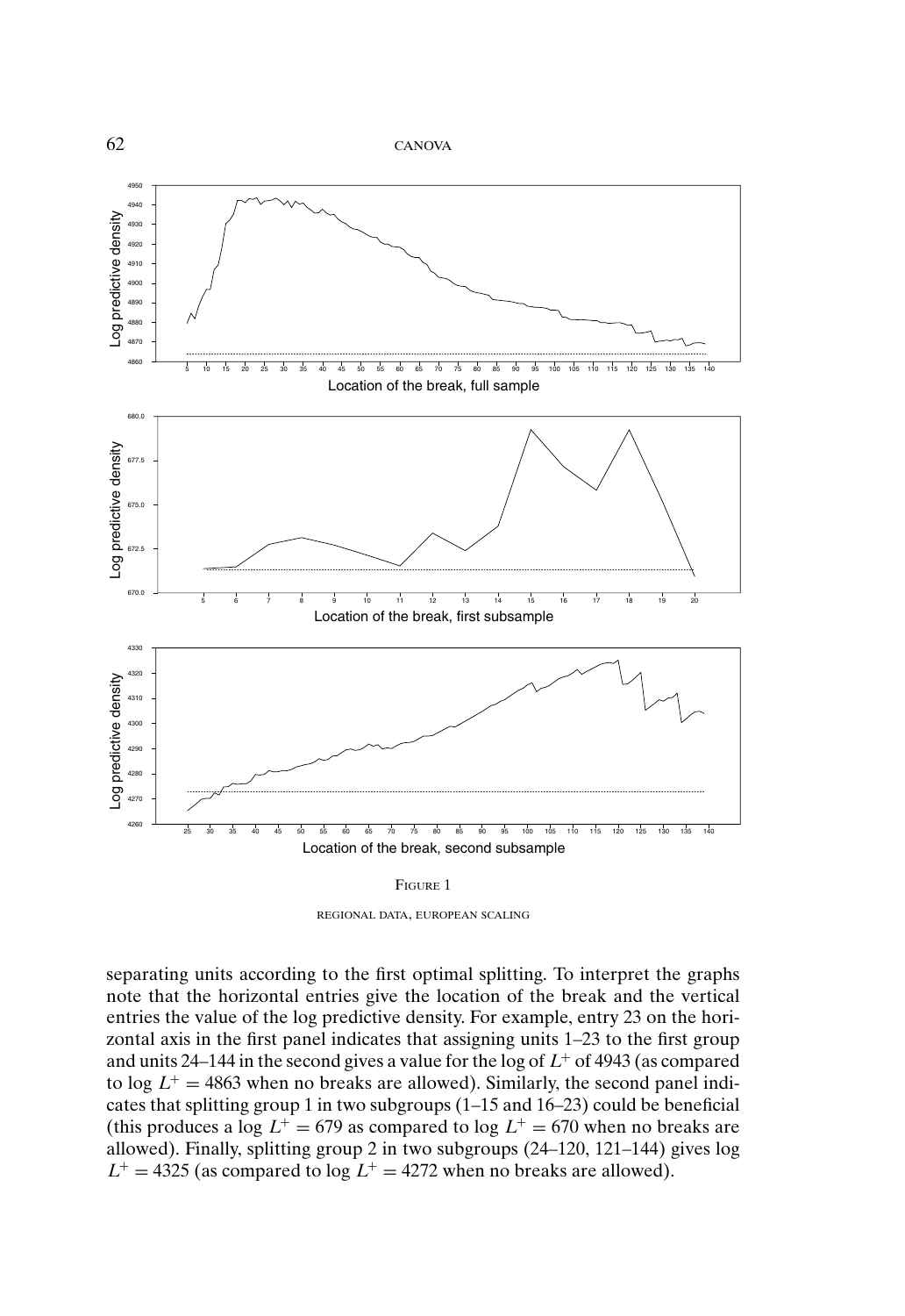Next, I examine whether these differences are significant using the posterior odds ratio. In each case, I use a penalty function of the form  $P(N) =$ exp{−0.5 ln(*N*)} that resembles the one employed by the Schwartz approximation to the PO ratio, and assign equal prior probability to the null and the alternative. The results overwhelmingly suggest the presence of (at least) three breaks: These corresponding to units 23 and 120 have PO ratios in excess of 100, whereas the posterior probability for the break at unit 15 has a PO ratio of 91.38. In general, the fit of a model with three breaks is substantially better than the one without breaks: The log-predictive density is of an order of magnitude larger and a posterior odds ratio decisively favors the hypothesis of heterogeneities. Hence, we need very strong *a priori* expectation on the null for the data not to overturn our convictions (prior odds needs to be about 100 to 1). Also, these expectations do not substantially change as the number of break points we are testing for increases.

Economic differences among the groups also appear to be relevant. I present estimates of  $\beta^p$  for the whole sample and for each of the four selected groups in Table 1. It is clear that the four groups can be identified by both the value of the intercept and of the slope of the model. For example, the first group displays very low average persistence in relative income per capita (low  $\rho^p$ ) and below average mean intercept (low and negative  $\alpha^p$ ). At the opposite end, the last group features higher average persistence and above average mean intercept (high  $\rho^p$  and positive  $\alpha^p$ ). Interestingly, the central group, which contains the largest number of units, has a mean value for the persistence parameter that is higher than that of the last group.

Dispersion measures are significant in three of the four groups, stressing the need to control for residual within-group heterogeneity, but vary substantially across groups. For example, differences in the persistence parameter are small in the second group  $(0.04)$  but large in the last one  $(0.64)$ . In three of the four groups the dispersion is substantially smaller than the dispersion obtained by (weakly) pooling together all units with an exchangeable prior, suggesting a reduction of the residual heterogeneity once groups are identified. The last group, which includes

| ESTIMATES OF THE HYPERPARAMETERS AND OF STEADY STATES |            |                                 |          |                    |                        |           |                            |  |  |  |
|-------------------------------------------------------|------------|---------------------------------|----------|--------------------|------------------------|-----------|----------------------------|--|--|--|
|                                                       |            | <b>Hyperparameter Estimates</b> |          |                    |                        |           | <b>Posterior Estimates</b> |  |  |  |
|                                                       | $\alpha^p$ | $\sigma_{\alpha}^2$             | $\rho^p$ | $\sigma_{\rm g}^2$ | $\sigma_{\alpha,\rho}$ | Mean SS   | Dispersion SS              |  |  |  |
| Overall                                               | $-0.086$   | 0.060                           | 0.725    | 0.298              | $-0.071$               | $-0.2712$ | 0.6234                     |  |  |  |
| Group 1 (units $1-15$ )                               | $-0.598$   | 0.102                           | 0.251    | 0.155              | $-0.031$               | $-1.3171$ | 0.3883                     |  |  |  |
| Group 2 (units $16-23$ )                              | $-0.368$   | 0.019                           | 0.534    | 0.048              | $-0.042$               | $-0.6369$ | 0.0751                     |  |  |  |
| Group 3 (units 24–120)                                | $-0.032$   | 0.0004                          | 0.686    | 0.193              | $-0.008$               | $-0.1390$ | 0.1468                     |  |  |  |
| Group 4 (units $121-144$ )                            | 0.116      | 0.052                           | 0.629    | 0.641              | 0.023                  | 0.2922    | 0.2308                     |  |  |  |

| <b>TABLE</b>                                         |  |  |
|------------------------------------------------------|--|--|
| ESTIMATES OF THE HYPERPARAMETERS AND OF STEADY STATE |  |  |

NOTES: The columns labeled "Hyperparameter estimates" report estimates of the hyperparameters obtained maximizing the predictive density of the data, viewed as function of the hyperparameters.

The steady state for each region is computed as  $\lim_{T\to\infty} \frac{\alpha_i * (1-\rho_i)^{T+1}}{1-\rho_i} + \alpha_i^T y_i$  where  $\alpha_i$  and  $\rho_i$  are posterior estimates. The columns named "Mean SS" and "Dispersion SS" report the mean and the standard deviation of steady states.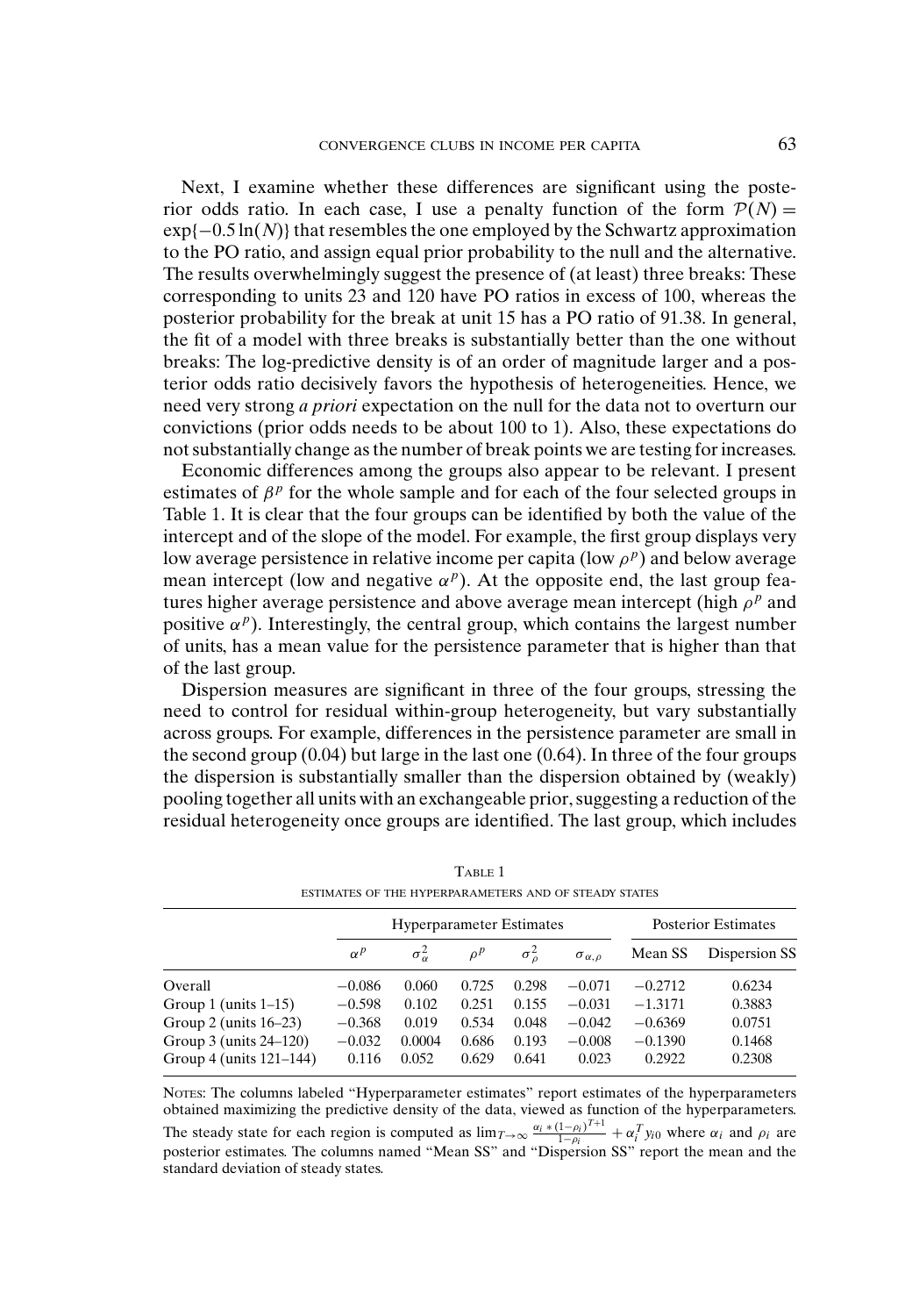few outliers (Dutch oil producing regions), appears to be sufficiently heterogeneous to require a further subdivision. However, the procedure was unable to locate any further break in this group.

To summarize the features of the posterior distribution of the  $\beta$ , I report three economically interesting functions of the coefficients of the model: a scatter plot of speeds of adjustment to the steady state  $(1 - \hat{\rho}_i)$  against the initial income per capita conditions for each of the four groups, the mean and the dispersion of estimated steady states for each group, and a long-run mobility index.

With the scatter plots I am interested in verifying whether units with below average initial conditions adjust faster or slower to their steady state than units with above average initial conditions. Recall that in the standard neoclassical growth model the speeds of adjustment do not depend on the initial conditions. The second statistic provides information on the core question of this article, i.e., whether the identified groups do cluster around different steady states. The mobility index, on the other hand, synthetically measures the likelihood of switching income classes in the long run (i.e., it measures the probability of "miracles and busts"). Such an index is of interest to policymakers concerned with, e.g., the evaluation of transfer programs to underdeveloped regions. Here I consider only two classes (above and below average income).<sup>7</sup> The mobility index is calculated as  $M = 1 - p_{11} - p_{22}$ where  $p_{ii}$  is the estimated probability of staying in the class where a unit starts,  $i =$ 1, 2. Notice that −1 ≤ *M* ≤ 1, with > 0 indicating mobility and *M* < 0 supporting the idea that there is persistence of inequalities.

Figure 2 indicates that indeed there are striking differences in the relationship between speeds of adjustment and initial conditions in the four groups. Although for the first two groups the slope is strongly negative (estimates are −0.86 and  $-0.90$ , respectively) and the  $R^2$  in relatively large, the slope for the third group is still negative  $(-1.03)$  but the dispersion around the line is very large, whereas the slope for the fourth group is positive (0.91) and the dispersion around the line is measurable. These differences are statistically significant. Notice also that there are a number of regions in the last two groups that have speeds of adjustment that are either negative or greater than 1, indicating possible nonstationary or oscillatory posterior dynamics.

Table 1 confirms that the identified groups do constitute different clubs. The means of the steady states are statistically different across groups (given equal prior probability, the posterior probability that they are equal is negligible for every pair except the first two) whereas the dispersion of steady states varies with the group. The economic significance of these differences is substantial: The mean steady state of the first group is around 45 percent of the average and the mean of the fourth group is about 15 percent above the average. Also, the steady-state distribution is far from collapsing for all but group 2, but there is a reduction of the steady-state dispersion once units are appropriately grouped.

The mobility index for the whole sample is equal to −0.24 (see Table 2), suggesting a very weak tendency to transit from the position where units start. Since

<sup>&</sup>lt;sup>7</sup> Changing the threshold from the mean to the median do not change the qualitative features of the results.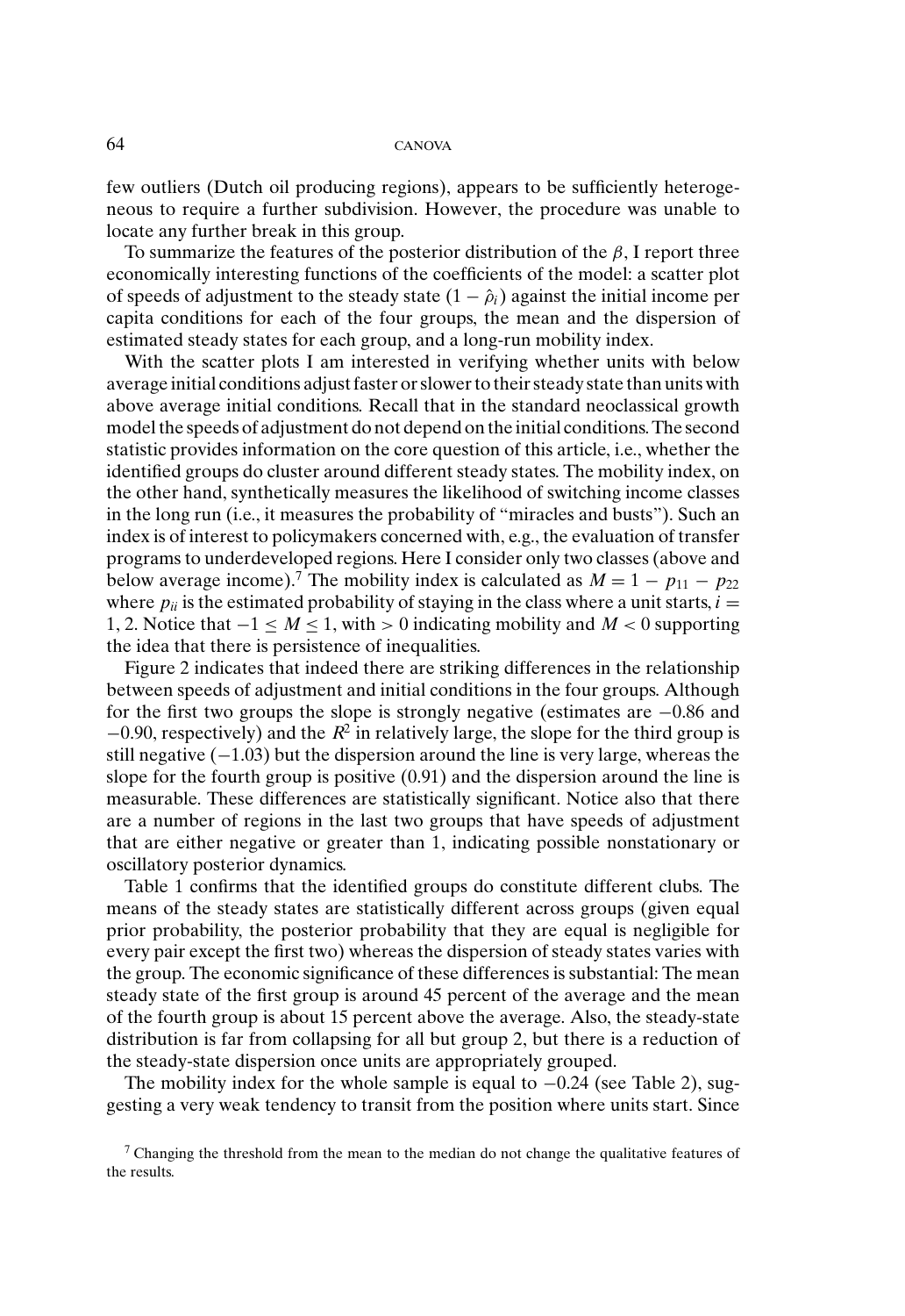

Relationship Initial Conditions/Adjustement Rates

REGIONAL DATA, EUROPEAN SCALING.

such a tendency is much stronger for units, which starts above the mean, whereas poor regions tend to stay uniformly poor; busts are more probable than miracles. The four groups display different mobility characteristics. In the first group there is a strong tendency to stay in the low-income class and in the second group there is complete immobility. The third group mirrors, with minor differences, the tendencies of the whole sample, but 67 percent of the units starting above the average end up below it in the steady state. The fourth group also shows a tendency to slump: About 50 percent of those who started above average are expected to be below average in the steady states (curiously, most are French and German regions!).

Few general economic conclusions can be drawn from the analysis. Among the indicators suggested by theory, the distribution of income per capita at the beginning of the sample seems to be the one with the highest information content.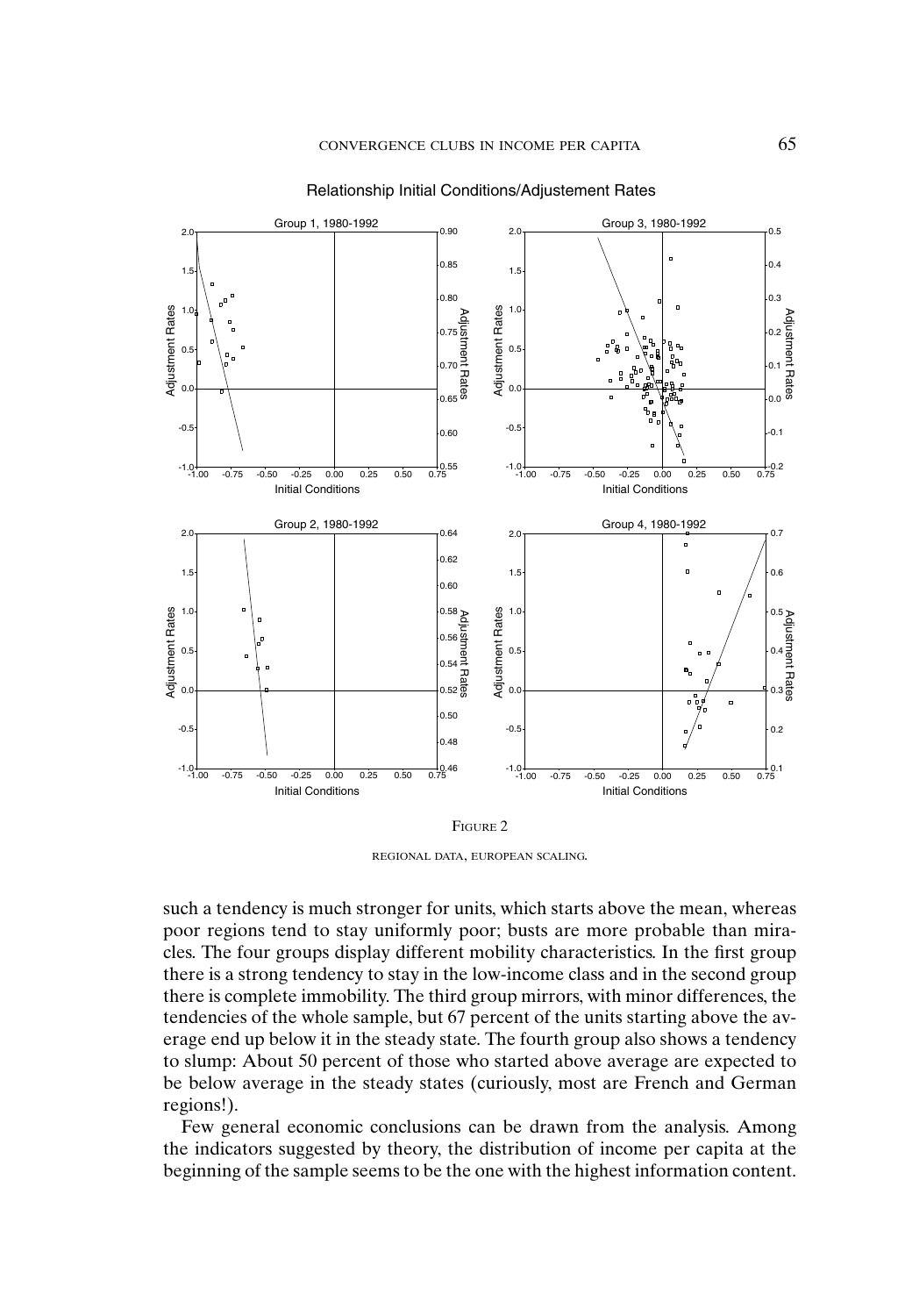| <b>MOBILITY INDICES</b> |         |         |         |         |         |  |  |  |  |  |
|-------------------------|---------|---------|---------|---------|---------|--|--|--|--|--|
|                         | Overall | Group 1 | Group 2 | Group 3 | Group 4 |  |  |  |  |  |
| M                       | $-0.24$ | $-0.41$ | $-0.50$ | $-0.18$ | 0.00    |  |  |  |  |  |
| $P_{11}$                | 0.83    | 0.91    | 1.00    | 0.85    | 0.00    |  |  |  |  |  |
| $P_{12}$                | 0.17    | 0.09    | 0.00    | 0.15    | 0.00    |  |  |  |  |  |
| $P_{21}$                | 0.59    | 0.00    | 0.00    | 0.67    | 0.50    |  |  |  |  |  |
| $P_{22}$                | 0.41    | 0.00    | 0.00    | 0.33    | 0.50    |  |  |  |  |  |

TABLE 2

NOTES: The *M* statistic is given by  $M = 1 - P_{11} - P_{22}$ .  $P_{11}$  is the probability that the unit starts below average and ends up below average in the steady state,  $P_{22}$  is the probability that the unit starts above and ends up above average in the steady state,  $P_{12}$  and  $P_{12}$  are the probabilities that the unit transits from a state to the other. In the case, the group is unbalanced, so that all units in the group are initially in one income class, the statistics *M* is computed as  $M = 0.5 - P_{ii}$  where  $P_{ii}$  is the diagonal value different from zero.

This ordering emphasizes the North–South, rich–poor dimension, and produces club convergence with interesting characteristics. Income dynamics of initially poor regions are different from those of the initially rich and there is little tendency for the poor to move up in the income distribution ladder whereas the initially rich may fall back into mediocrity. Extrapolating this tendency far into the future implies that the distribution of income per capita will become more polarized with few very wealthy regions and the rest clustered in few groups below the average. Finally, the low mobility in the income distribution ladder of the majority of poor and very rich units confirms that inequalities in European regions will tend to persist over time (as noted by Canova and Marcet, 1995).

Quah (1996a) has argued that once geographical externalities are taken into account the tendency toward convergence clubs weakens. Does this occur in our sample? The answer is partially positive. In Figure 3 I plot the log of the predictive density as a function of the location of the break when regional income per capita is scaled by the national average and ordered according to the magnitude of the scaled initial conditions. There is evidence of only one significant break (producing two groups with units 1–93 and 94–141), but now estimates of the hyperparameters for the two groups are more similar. For example, the AR parameters have a mean of 0.597 in the first group and 0.713 in the second. Moreover, differences in estimated steady states are much smaller than those obtained scaling per capita income with the European average, and the dispersion around the two steady states is substantially reduced. Hence, geographical and/or informational externalities may be present: Once these effects are taken into account, the number of clubs is smaller and the economic differences among them significantly reduced.

Barro and Sala-i-Martin (1995) when analyzing EU regional data suggest that conditional convergence holds. Why are our results different? We can think of two reasons for why this is the case. First, the sample used and its composition differ: Barro and Sala-i-Martin used data for 73 regions (primarily German, French, and Italian) from the 1950s up to the beginning of 1980, whereas I am using data from 1980 to 1992 for 144 regions. It is a well-known fact (see, e.g., Boldrin and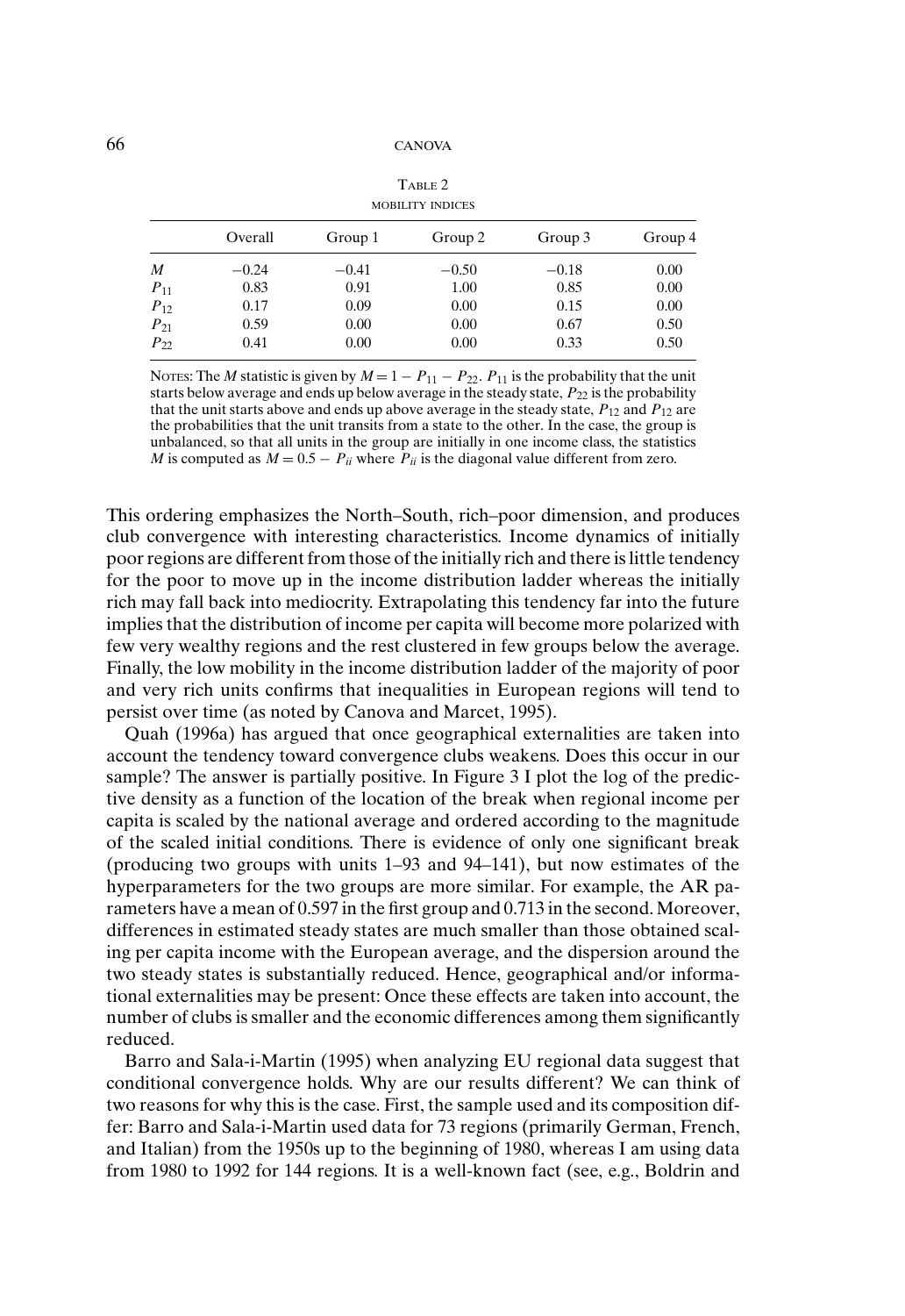

REGIONAL DATA, NATIONAL SCALING

Canova, 2001) that the convergence process in Europe stopped at the beginning of the 1980s. Furthermore, the majority of the 73 regions examined by these authors belong to the identified third convergence club. Therefore, it is perhaps not surprising that the two studies reach different conclusions. Second, and probably, more important, Barro and Sala-i-Martin do not use the information contained in the panel. Instead, they take averages of growth rates and run a cross-sectional regression on the initial conditions. Such an approach disregards those unit-specific heterogeneities that this and other articles found to be very important even in a group of regions with relatively similar institutional setups.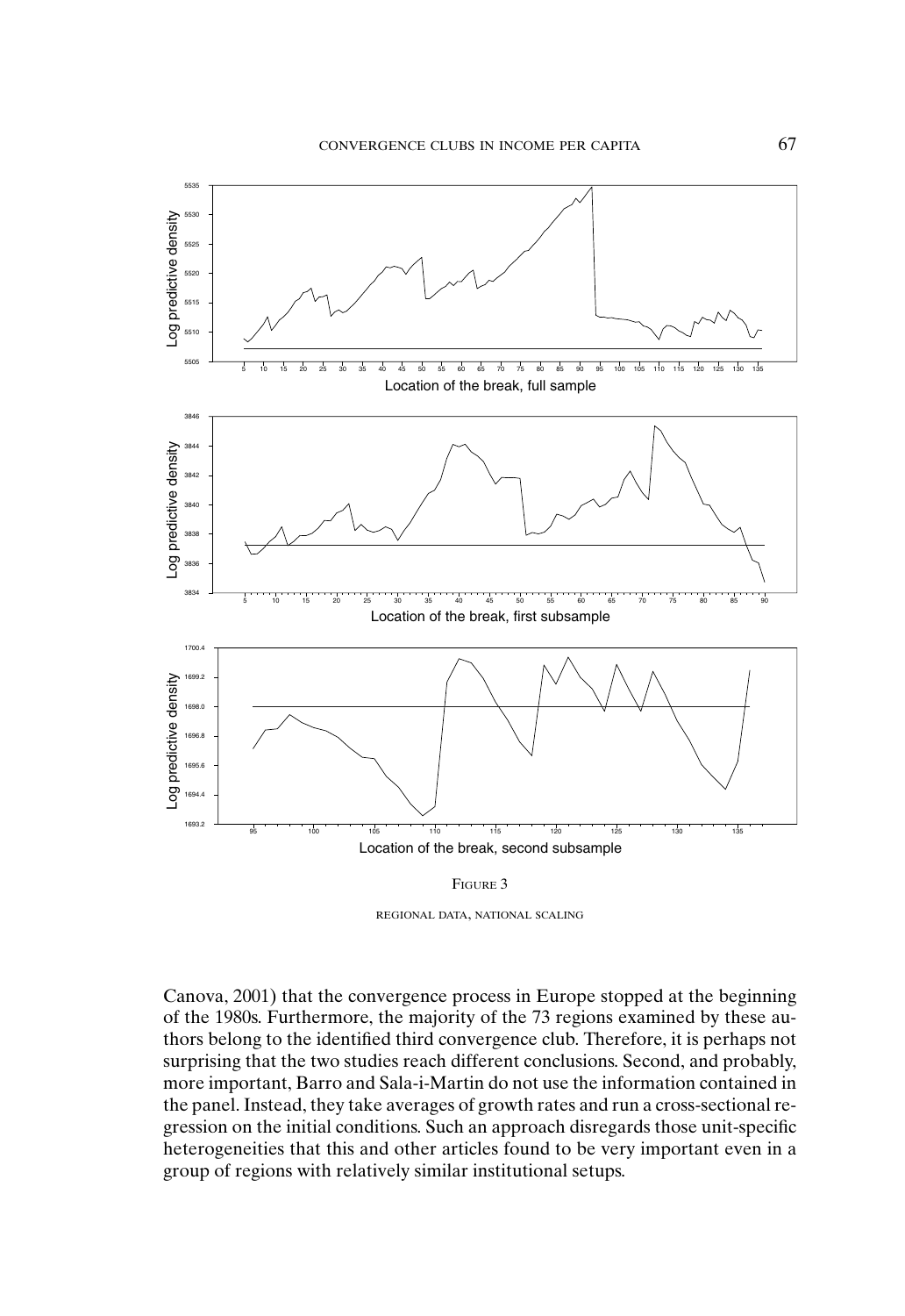5.2. *OECD National Income Per Capita.* For this data set  $N = 21$ , time runs from 1951 to 1985 and at most three groups are allowed (i.e.,  $Q = 2$ ). Following Canova and Marcet (1995) a AR(1) with country-specific parameters is chosen for the log of income per capita scaled by the OECD average. Contrary to the case of regional data, useful information to order units is available at the country level. Hence, I search for clubs ordering units according to (i) the magnitude of the per capita GDP relative to the OECD average in 1950, with poor units coming first; (ii) the magnitude of the average human capital in 1950, measured as in Barro and Lee (1994), ordering units increasingly in their average endowment of human capital; (iii) the magnitude of the government expenditure share in 1950 or on average in the sample period; (iv) the dispersion of income distribution in 1950 (Gini index from the Luxemburg Income Study), with units displaying high dispersions coming first; (v) the dispersion of the distribution of human capital in 1950, (measured as the sum of the percentage of the population with primary and university education using Barro and Lee data), with units displaying high dispersions coming first; (vi) a center–periphery classification of the world economy (G-3 first and then the rest); (vii) a geographical criterion with European nations first and rest of the world afterward and Mediterranean countries preceding northern European countries in the order; and (viii) the average openness of the economies (measured as the ratio of import plus exports over GDP).<sup>8</sup>

When one break is allowed the maximized value of the log  $L^+$  for the seven classifications is 2436, 2423, 2411, 2433, 2423, 2420, 2415, and 2430, respectively, suggesting that the predictive power of the model is maximized when units are ordered according to the initial conditions of income per capita. Therefore, consistent with Durlauf and Johnson (1995), the procedure prefers initial output over literacy rates as the most useful ordering device. Note, however, that differences in  $L^+$  for three classifications are relatively small since the ordering of units is very similar in these cases. That is, countries that have low initial income conditions also have low average initial human capital, a distribution of income with high dispersion, and are geographically located in the "South" of the developed world and are less open to trade than average. The maximized value of log *L*<sup>+</sup> obtained using government expenditure shares as an ordering device is the lowest of all, and insignificantly different from the one with no breaks (2408), indicating that policy variables may have no role in shaping club convergence, at least for OECD countries. Attempts to refine membership in these two initial groups failed. For example, the predictive density obtained by reordering units within groups using literacy rates or government variables is indistinguishable from the one obtained in the baseline case.

Given this ordering, the posterior odds ratio establishes the presence of one break in the cross section, with a value of 0.979, given equal prior probabilities on the null and the alternative. In Figure 4, I plot  $\log L^+$  as a function of the location

<sup>8</sup> Substitution of the size of the population holding 50 percent of national wealth for Gini indices and the sum of the inverse of the percentage of the population with primary and the inverse of the percentage of population with secondary education for the percentage of the population holding primary and university degrees does not change the results. The ordering obtained with these new indices is practically identical to the ordering I use.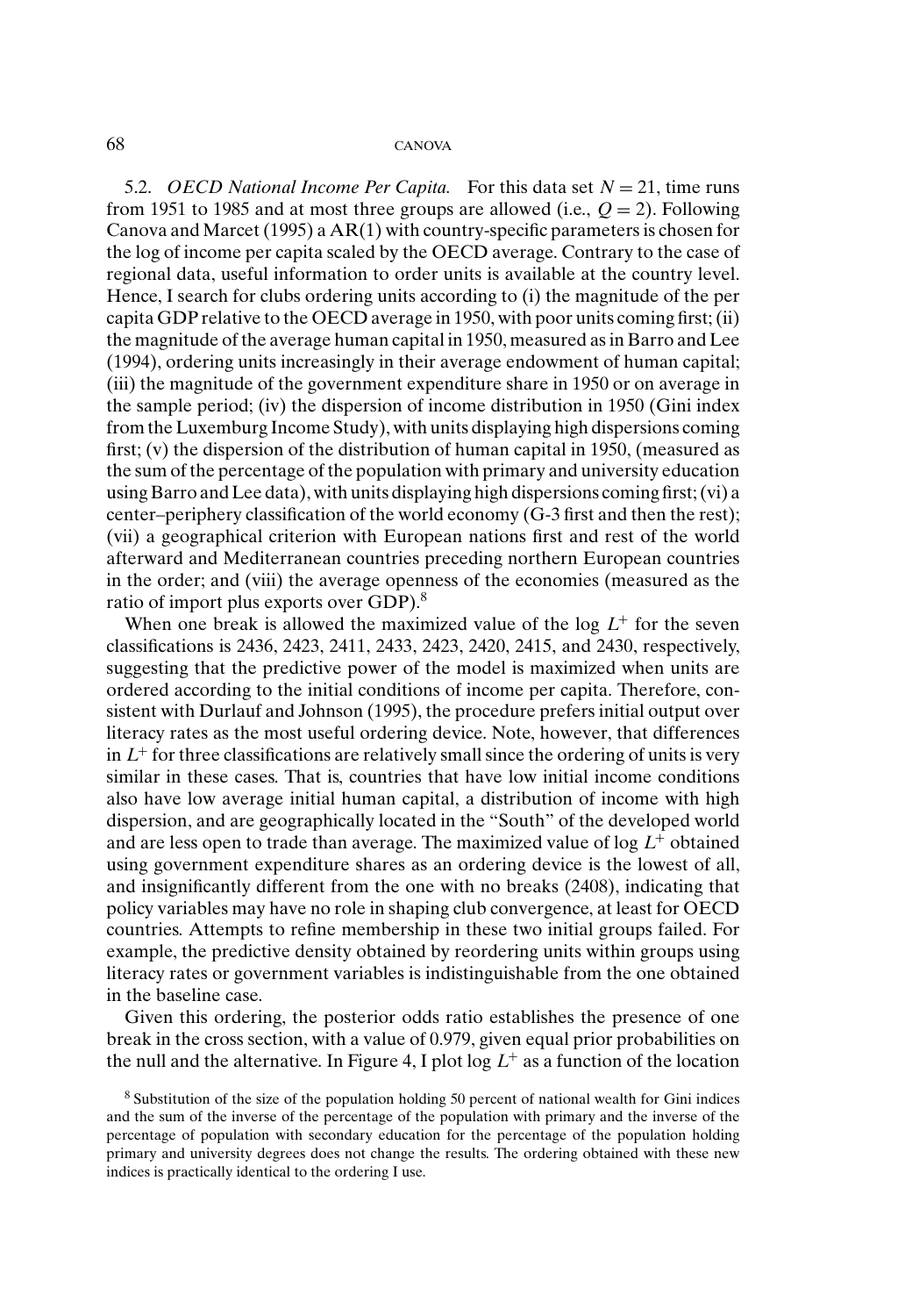

of the break point for the ordering based on initial income per capita together with the predictive density obtained in the case of no breaks (dotted line). The first group contains the five poorest units (Turkey, Portugal, Greece, Spain, and Ireland) and the second group the rest.

Estimates of the hyperparameters for the two groups are  $\beta^1 = [-0.162, 0.824]$ and  $\beta^2 = [0.0004, 0.958]$ , suggesting a much faster a priori average rate of convergence in the first group. The dispersion of estimates is small but nonnegligible (in particular, the dispersion of estimates of the AR parameter is 0.02 in the first group and 0.05 in the second group) indicating, once again, that clustering is more prevalent than convergence even after optimally splitting the sample.

The posterior characteristics of the two clubs differ. For example, the average posterior estimate of the steady state in the first group is −0.7647 and in the second group is 0.0498. This difference is statistically and economically large: It implies that there will be a permanent discrepancy in the average per capita income of units in the two groups of about 60 percent. The dispersion of estimated steady states around these poles of attraction is smaller than the one obtained when all units are (weakly) pooled together. However, differences of about 15–20 percent in steady-state income per capita in each group are still possible. Finally, the mobility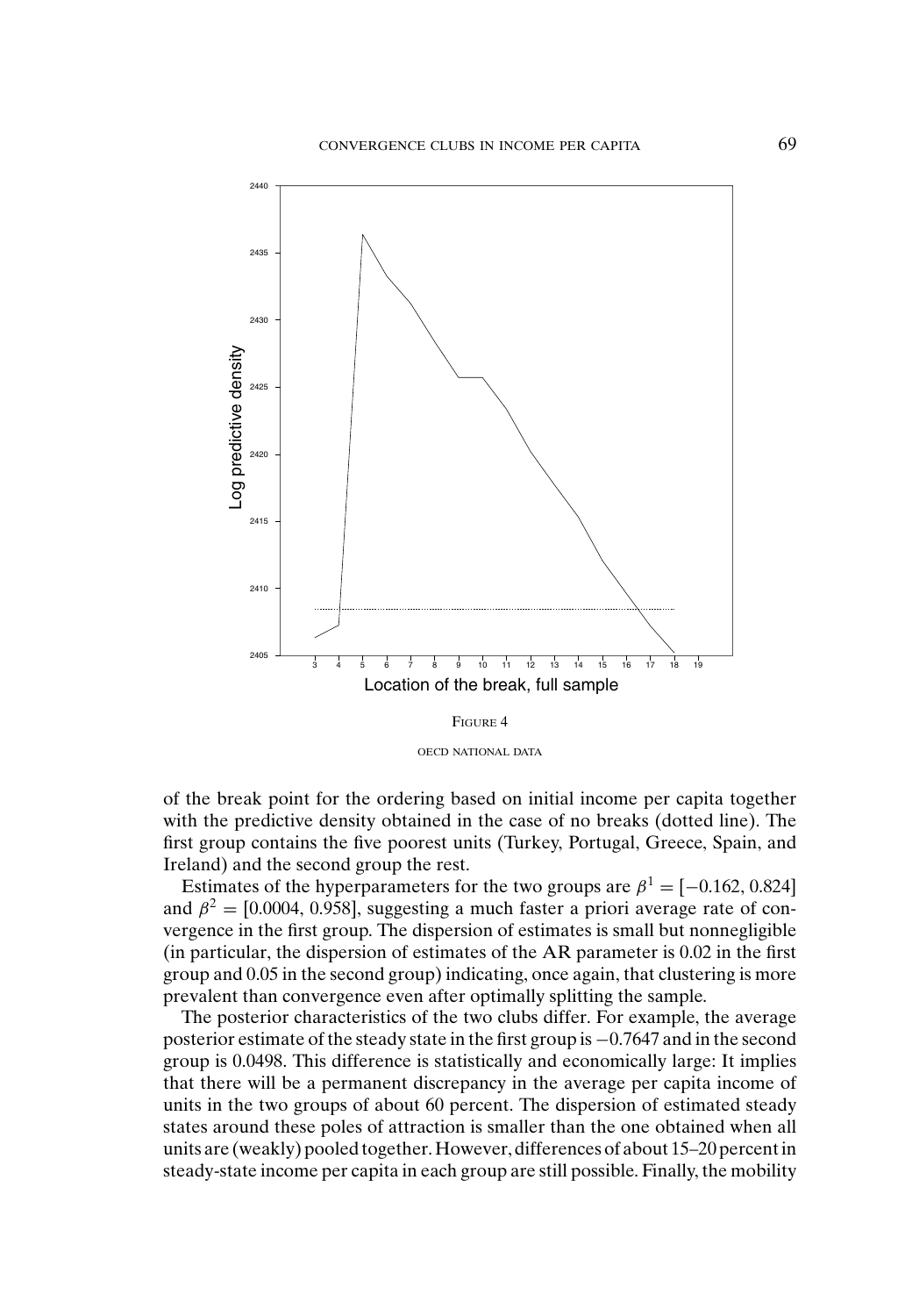characteristics of the two groups are similar: Apart from a few exceptions, the ranking of units in the income distribution changes very little over time: The initially poor will still be the poorest in the steady state. What is interesting about this last observation is the fact that there is no evidence that the economic boom that took place in Ireland in the late 1990s and allowed the country to move up in the OECD income distribution ladder was forthcoming.

In sum, in agreement with what Quah (1996b) and Durlauf and Johnson (1995) have detected for a larger sample, I find that clustering along the poor–rich dimension is prevalent. Countries that were initially poor are also those having below average initial human capital, large income and educational inequalities, and are located in the "South" of the developed world. These characteristics are very persistent and produce a polarization in the steady-state distribution of income. The policy implications of results are striking: Unless some major changes occur, the initially poor will tend to cluster around a basin of attraction that is substantially below the OECD average and policy can do little to improve the situation of backward countries.

## 6. CONCLUSIONS

This article describes a procedure to examine the likelihood of convergence clubs in the distribution of income per capita. It proposed a unified approach to testing, estimation, and inference when the number of groups, the location of the breaks, and the ordering of units in the cross section are unknown. The methodology I outline has a number of applications, apart from the one considered in this article. For example, it could be used to examine the differential response of firms to monetary policy shocks or the international transmission of shocks across fixed and flexible exchange rate regimes. In general, the simplicity of the procedure, its easiness of implementation, and the good properties it demonstrates in a simple Monte Carlo exercise makes it a candidate to deal with the issue of grouping in a number of microeconomic and macroeconomic fields.

The procedure employs the predictive density of the data, conditional on the hyperparameters of the model. The use of predictive densities has a long tradition in Bayesian econometrics and provides a simple framework where interesting hypotheses can be verified. What is appealing about predictive densities is that, once hypotheses concerning the number of groups present in the data are examined, the location of the breaks, the best permutation in the data, and the hyperparameters of the model can be easily estimated. Once the hyperparameters are selected, inference can be conducted in an Empirical Bayes fashion and the properties of functions of the posterior estimates of the coefficients can be examined, plugging in hyperparameters estimates in the appropriate formulas.

I search for clubs using income per capita from European regions and OECD countries. I find that there are heterogeneities in European regional per capita income and a tendency of the steady-state distribution to cluster around four poles of attractions characterized by different dynamics, different posterior mean steady states, and different mobility features. Similarly, OECD national per capita income data present two convergence clubs. In both cases a rich–poor,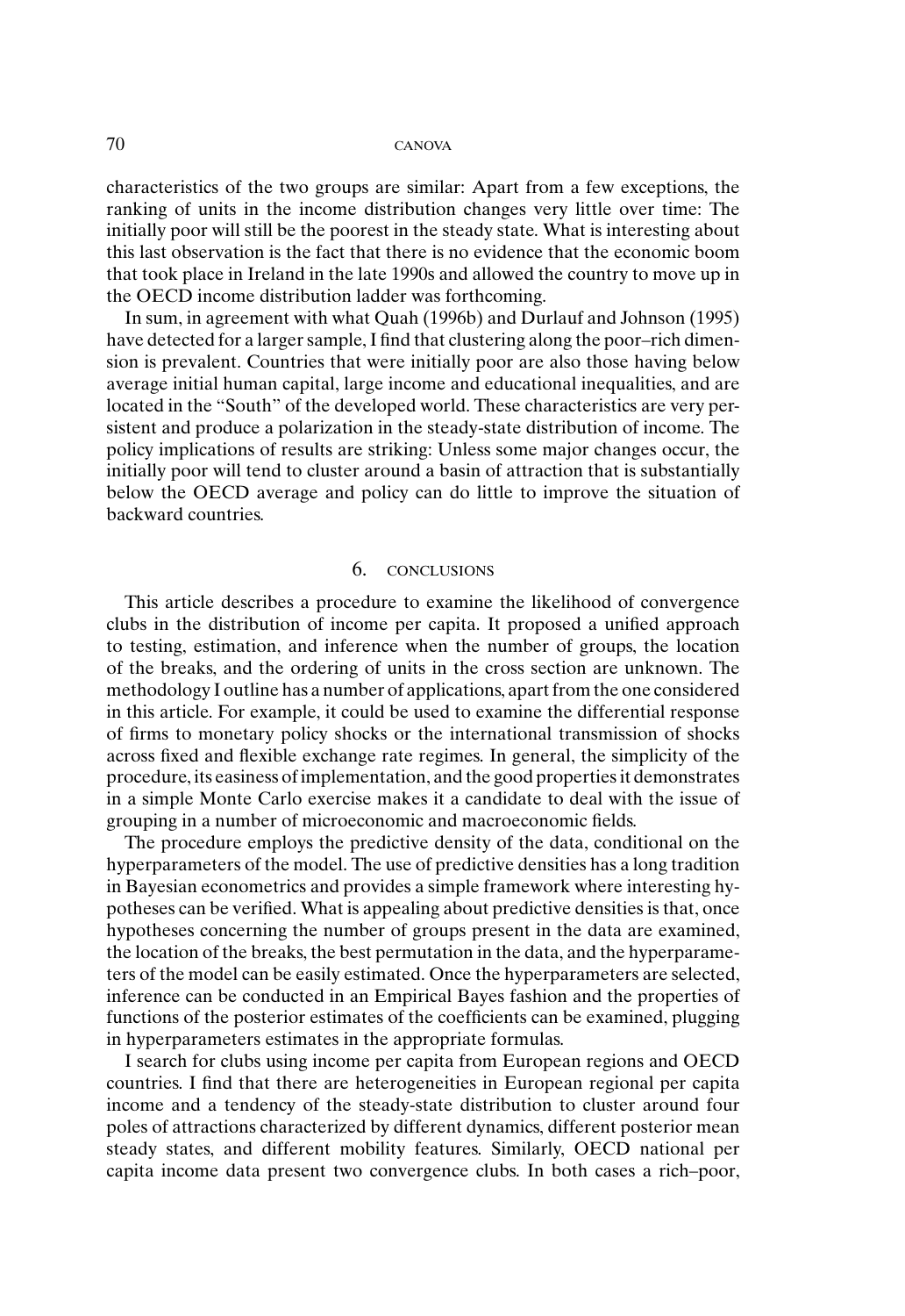north–south dimension in the clubs emerge, supporting several versions of the theory we outlined in Section 4.

It is important to stress that the article has demonstrated that the *scaled* distribution of regional and national income per capita shows a tendency to cluster around few poles of attraction when ordered according to the initial conditions of income per capita and that, even within the endogenously selected groups, level convergence is a rare phenomenon. These results do not imply that the *unscaled* level of per capita income shows these features, nor do they shed any light on the existence of a steady-state distribution of per capita income in levels or in growth rates. More important, they do not suggest that one type of economic theory (endogenous growth) is to be preferred to another one (exogenous type) or vice versa, since both theories can generate outcomes that are consistent with the findings of the article.

#### APPENDIX

*A.* In this appendix I present the results of a Monte Carlo exercise designed to examine the properties of the testing procedure to uncover breaks and estimation approach for the hyperparameters with data displaying properties similar to those considered in Section 5. For this reason I generate times series for  $N = 144$  units, each of length  $T = 13$ , and assume that the data generating process is

$$
(A.1) \t y_{it} = \alpha_i + \rho_i y_{t-1} + e_{it}
$$

(A.2) 
$$
\beta_i = \beta^1 + u_i^1 u_i^1 \sim N(0, \Sigma_1) \text{ if } i \leq 50
$$

(A.3) 
$$
\beta_i = \beta^2 + u_i^2 u_i^2 \sim N(0, \Sigma_2) \quad \text{if} \quad 51 \le i \le 144
$$

where  $\beta_i = [\alpha_i, \rho_i], \beta_1 = [0.3, 0.8], \beta_2 = [-0.3, 0.4], \Sigma_1 = \text{diag}(0.052, 0.255), \Sigma_2 =$ diag(0.102, 0.155),  $var(e_{it}) = 0.1$  if  $i \le 51$  and var  $(e_{it}) = 0.15$  otherwise. The initial conditions satisfy:  $y_{i,0}$  ∼ *U*[−0.10, 0.10].

On the panel of simulated data I estimate both  $AR(1)$  and  $AR(2)$  models for each  $i = 1, \ldots, 144$  and apply the testing procedure to examine whether there is a break in the cross section using data in the order I have generated. The posterior odds ratio, giving equal chance to the possibility that there is one break and there are no breaks, is  $0.4 \times 10^{-8}$  for the two models. The hypothesis that there is a further group produced a posterior odds ratio of the order of  $0.54 \times 10^7$  for the two models, confirming the presence of one break only. Figure A.1 plots the log of  $L^+$  as a function of the location of the break  $\bar{i}$  for the AR(1) model (the first panel) where  $h_1^1 = 10$ ,  $h_2^1 = 135$ . The peak is achieved at  $\bar{\iota} = 50$ , implying the presence of two groups comprising units 1–50 and 51–144, and there are no other peaks within the range I explore. Repeating the experiment 100 times, I find that in 100 percent of the cases the posterior odds ratio reveals the presence of two groups in the cross section and the predictive density is maximized in 85 percent of the time at  $\bar{i}$  = 50 (96 percent of the times for  $\bar{i}$   $\in$  [49, 51]). The average posterior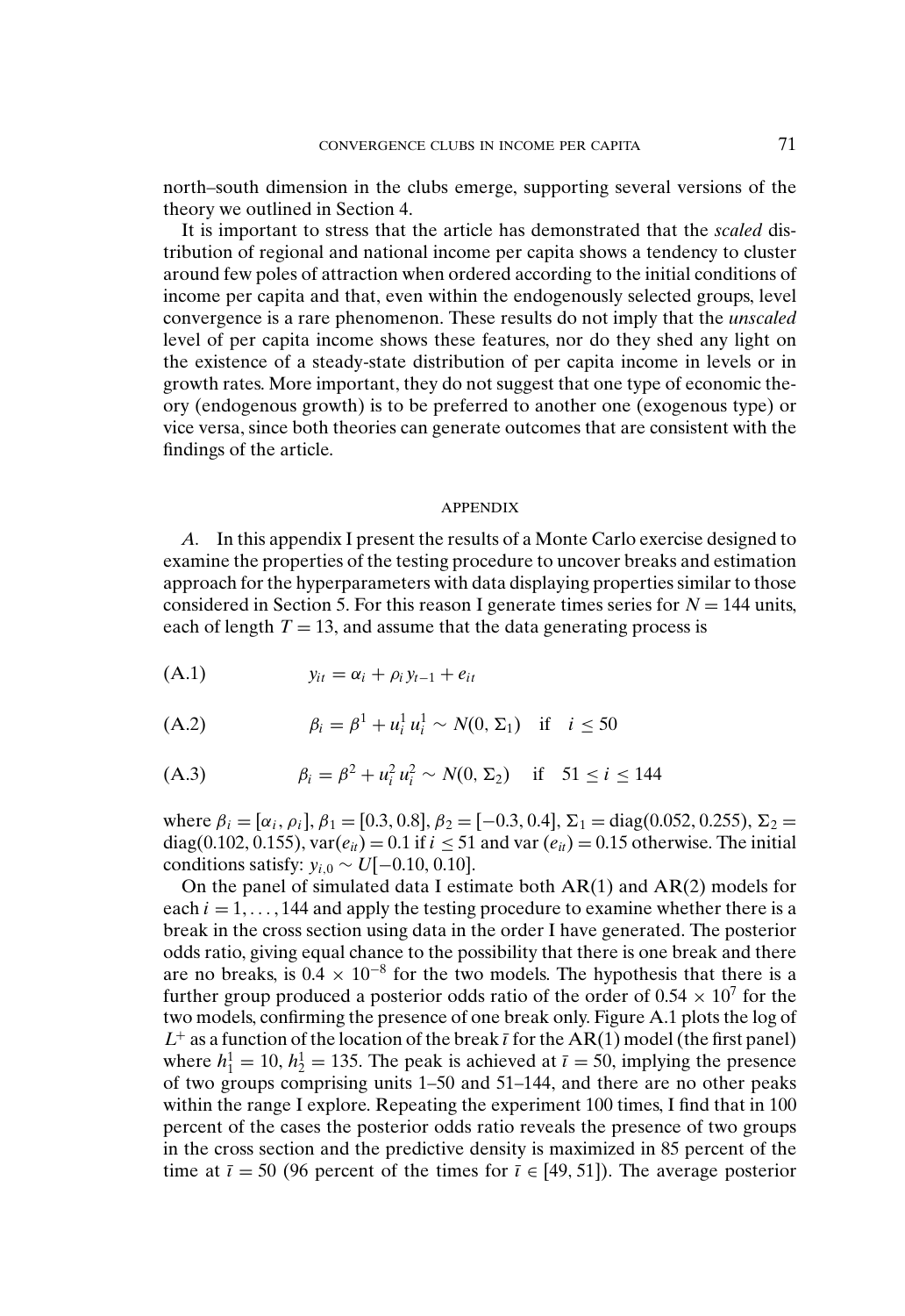

SIMULATED DATA, PREDICTIVE DENSITIES

odds ratio for the hypothesis that there are three groups in the generated data is  $0.8 \times 10^8$ .

Next, I conducted three experiments: First, I randomized the order of the units within the two groups before estimation is undertaken. This did not change any of the results, confirming that, absent any information on the appropriate ordering of the data, the number of actual permutations to be tried is substantially less than N!. Second, I reshuffled the entire cross section, taking the first 20 units of the time series and putting them last. In this case the ordered data displays three groups with breaks at  $i = 30$  and  $i = 124$ . Estimating an AR(1) model on the data, the posterior odds ratio finds two breaks, and the predictive density is maximized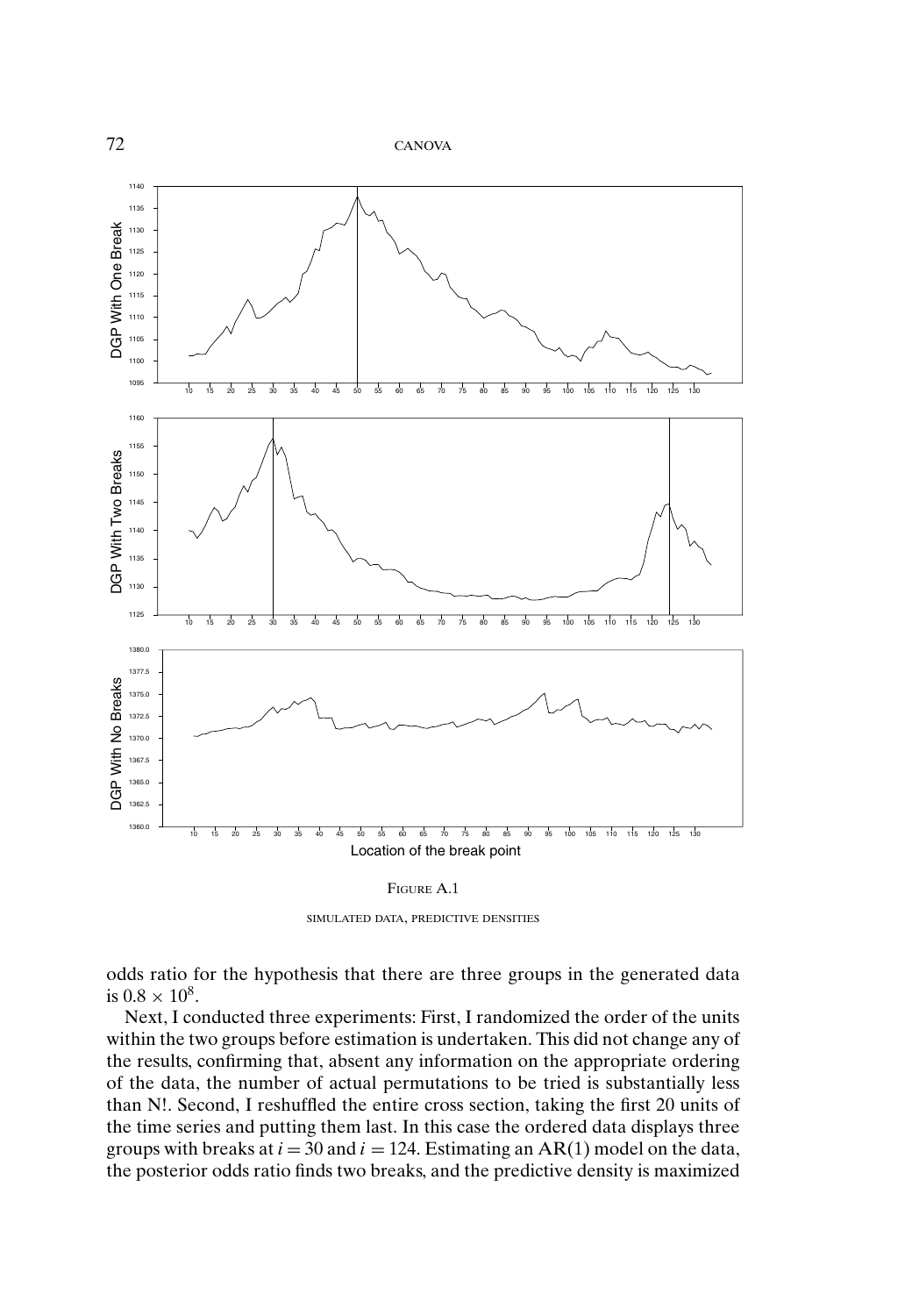at  $\bar{i}_1 = 30$  (see plot of the log of  $L^+$  as function of  $\bar{i}$  in panel 2 of Figure A.1). The pattern displayed by the predictive density in this case is very well known from the break point literature (see Bai, 1997 or Hansen, 1999) and conveys information confirming the presence of three groups in the sample. In fact, conditional on having a break at  $\bar{i}_1 = 30$ , the posterior odds ratio for a second break is  $0.4 \times 10^{-6}$ and the location of the break is  $\bar{i}_2 = 124$ . Repeating this experiment 100 times I find that the neighborhood  $\bar{i}_1 \in [29, 31]$  is identified as the first break point 80 percent of the times and that the neighborhood  $\bar{i}_2 \in [123, 125]$  is identified as the first break point in 12 percent of the cases (average PO ratio for the hypothesis of one break is  $0.3 \times 10^{-7}$ ). Conditional on having a break at  $\bar{i}_1 = 30$ , the latter neighborhood is identified as the second break in 84 percent of the cases (average PO ratio for the hypothesis of two breaks is  $0.6 \times 10^{-8}$ ).

The design of this second experiment also allows examination of the power of the test when the cross-sectional data are not properly ordered. That is, suppose that the DGP is such that there are only two groups in the data, but an econometrician has available unordered data. Would the procedure be able to recognize the optimal permutation of the units in the cross section, select the correct ordering with only two groups, and find the location of the break point? To provide an idea of the properties of the approach in this case I assume that there is a break at unit 56 and reshuffle blocks of 28 units, so that I allow 5! combinations (120 trials) over which to search for the optimal ordering. Figure A.2 plots the log of  $L^+$  and the selected location of break point as a function of the permutation  $m = 1, \ldots, 120$ . There is a plateau in the log of  $L^+$ , corresponding to the 12 permutations that correctly put the first two blocks first and the next three last and for the remaining cases the log of  $L^+$  declines slowly. Notice also that for all permutations the log of  $L^+$  is substantially higher than the likelihood under the null (the dotted line in the graph). Also, the procedure correctly identifies the location of the break in those 12 cases when the log of  $L^+$  is maximized.

Finally, I study the properties of the testing procedure when the cross section is homogeneous (the parameters for the two groups are those for  $\beta_1$ ,  $\Sigma_1$ , and  $e_1$ ). The posterior odds ratio for the hypothesis of 0 versus 1 breaks gives a value of 2.92 and the predictive density as a function of  $\bar{\iota}$  produces a plateau with little difference between the minimum and the maximum values (see the third panel of Figure A.1). Replicating the experiment 100 times I find that the average posterior odds ratio giving equal prior probabilities to the null and the alternative of two groups, is 2.33. The distribution of the break point is practically uniform in the interval [10, 135], confirming the results obtained with one experiment only.

Estimates of the hyperparameters of the model are, in general, biased. In particular, the average values across 100 experiments, in the baseline case are  $β<sup>1</sup> = [0.3614, 0.6931], β<sup>2</sup> = [-0.3660, 0.2682],$  indicating that estimates of ρ are downward biased and, as a consequence, estimates of  $\alpha$  are upward biased. This appears to be due to the small time series size of each cross section: If I increase the sample size to  $T = 36$  (the size of the time series with OECD country data), most of these biases disappear. The variances of all the estimated coefficients are also upward biased by 25–50 percent. Again, the bias drops to 10–15 percent when  $T = 36$ . When there are three groups in the cross section, results are similar even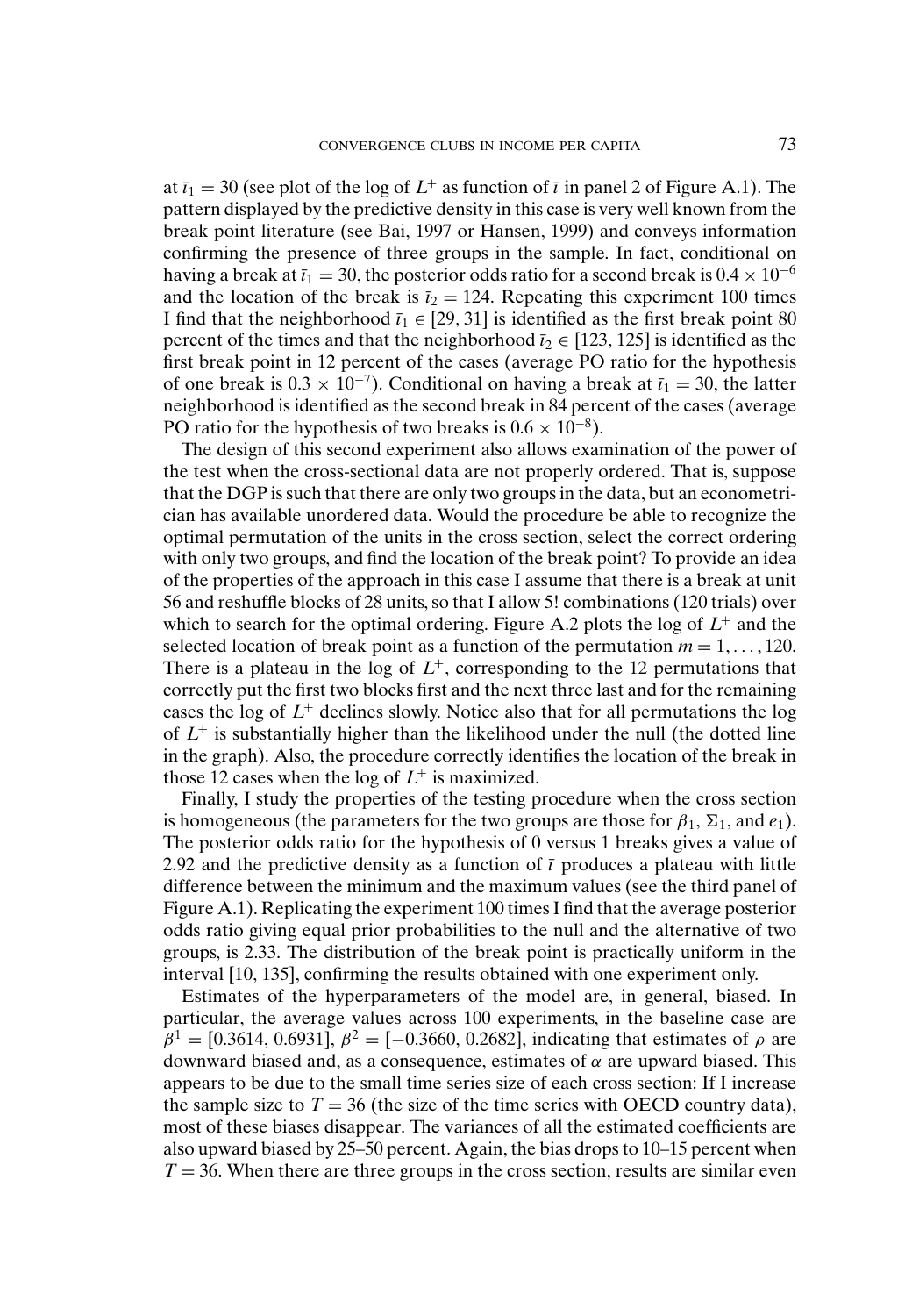

SIMULATED DATA, DGP WITH ONE BREAK

though average estimates of the hyperparameters of the third group are more biased, probably because of the small number of units in this group. Finally, when the cross section is homogeneous, average estimates (across replications) are still biased but by a smaller amount (average  $\beta = [0.3816, 0.7372]$ ) whereas variances of the estimated coefficients are similar to those obtained in the baseline case.

Overall, the results indicate that the testing procedure has a reasonable size and power properties against the particular alternative I consider. It also appears to be able to identify multiple groups and the location of the breaks with sufficient precision, even when the data are not correctly ordered. However, since the posterior odds ratio appears to be slightly biased when there are no heterogeneities and no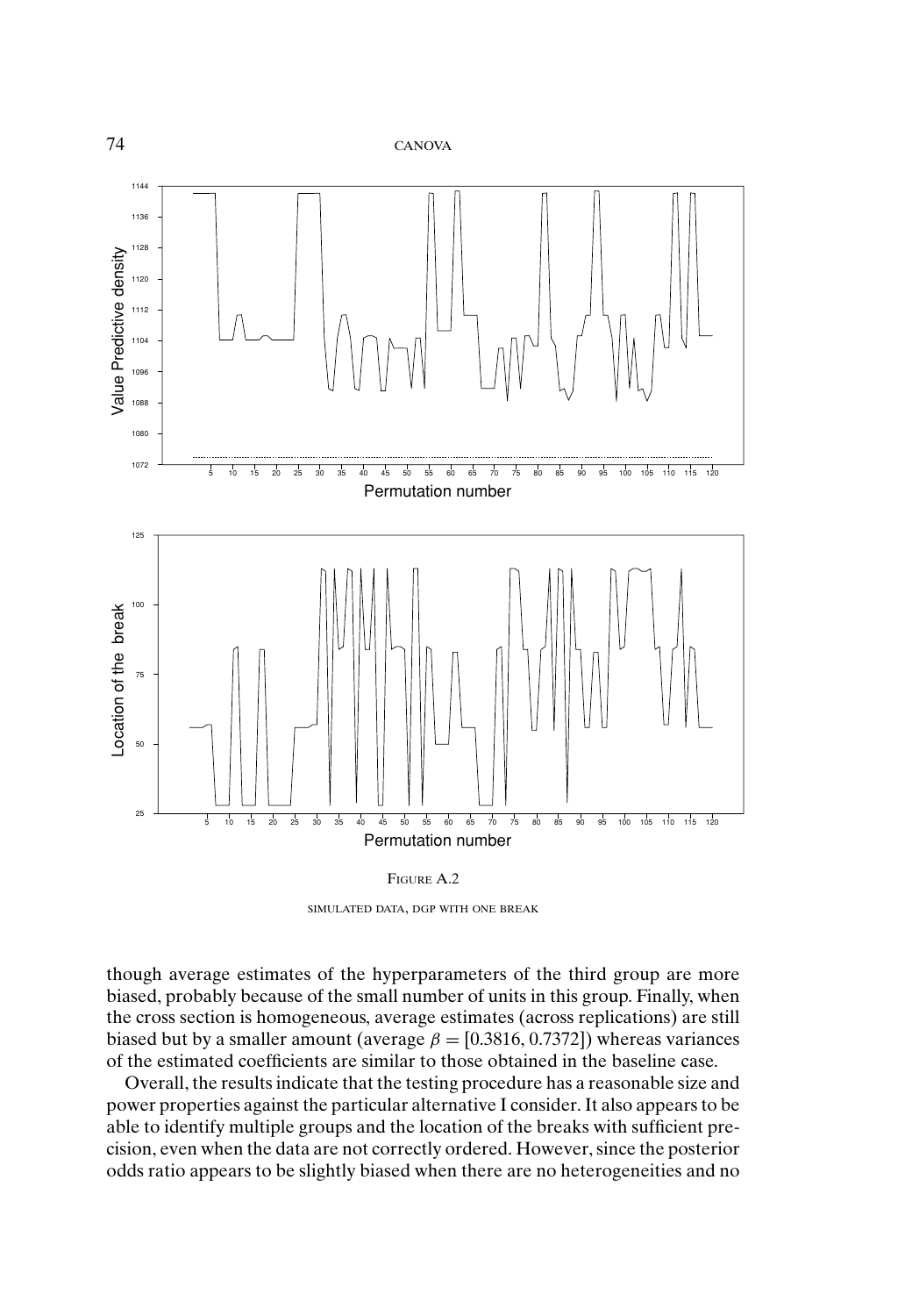penalty is used, a conservative strategy would be to choose the penalty function so that the posterior odds ratio is, on average, 1. This implies a value for  $P(N)$  of about 0.31, which is less harsh than the one used in the article  $(\exp\{-0.5\ln(N)\}$  = 0.08).

When the time series size of each cross section is small, estimates of the autoregressive parameters are downward biased and averaging over the cross section does not help since estimates of all the units are downward biased (see also Pesaran and Smith, 1995). When the size of each cross section is greater than 30, estimates of the hyperparameters obtained by maximizing the predictive density of the data are sufficiently precise whereas estimates of the dispersion of the prior distribution are still significantly biased.

*B.* This appendix lists the NUTS2 regions belonging to the four groups we have found:

- Group 1: Greece (10) Anatoliki Makedonia, Kentriki Makedonia, Dytiki Makedonia, Thessalia, Ipireos, Ionia Nisia, Dityki Ellada, Voreio Aigaio, Notio Aigaio, Kriti; Portugal (4) Norte, Centro, Alentejo, Algarve; Spain (1) Extremadura.
- Group 2: Greece (3) Sterea Ellada, Peloponnisos, Attiki; Spain (4): Galicia, Castilla-La Mancia, Andalucia, Ceuta y Melilla; Italy (1): Calabria.
- Group 3: Belgium (7): Hainault, Liege, Limburg, Luxemburg, Namur, Oost-Vlaanderen, West Vlaaanderen; Denmark (1); Germany (23) Freiburg, Tubingen, Niederbayern, Oberpfalz, Oberfranken, Unterfranken, Schwaben, Giessen, Kassel, Braunschweig, Hannover, Lunenburg, Weser-ems, Koln, Munster, Detmold, Arnsberg, Koblenz, Trier, Rheinhessen-pfalz, Saarland, Schleswig-Holstein; Spain (13) Asturias, Cantabria, Pais Vasco, Navarra, Rioja, Aragon, Mardid, Castillia-leon, Catalunia, Comunidad Valenciana, Baleares, Murcia, Canarias; France (21) Champagne-Ardenne, Picardie, Haute-Normadie, Centre-Normandie, Basse Normandie, Bourgogne, Nord-Pas de Calais, Lorraine, Alsace, France-Comte, Pays de la Loire, Bretagne, Poitou-Charantes, Aquitaine, Midi-Pyrenees, Limousin, Rhone-Alps, Auvergne, Languedoc-Roussilon, Provence-Alpes-Cote d'azur, Corse; Ireland (1); Italy (13) Veneto, Friuli-Venezia Giulia, Toscana, Umbria, Marche, Lazio, Campania, Abruzzi, Molise, Puglia, Baslicata, Sicilia, Sardegna; Netherlands (9) Friesland, Drenthe, Overijessel, Gerderland, Flevoland, Noord-Holland, Zuid-Holland, Zeeland, Noord-Brabant; Portugal (1) Lisboa e Vale do Tejo; UK (9) North, Yorkshire and Humberside, East Midlands, East Anglia, South West, West Midlands, North West, Wales, Scotland, Northern Ireland.
- Group 4: Netherlands (3): Groningen, Utrecht, Limburg; Luxemburg (1); England (1): South East; Belgium (2): Antwerp, Brabant; Germany (9) Stuttgard, Karlsruhe, Oberbayern, Mittelfranken, Berlin, Bremen, Hamburg, Darmstadt, Dusseldorf; Italy (6) Piemonte, Valle d'Aosta,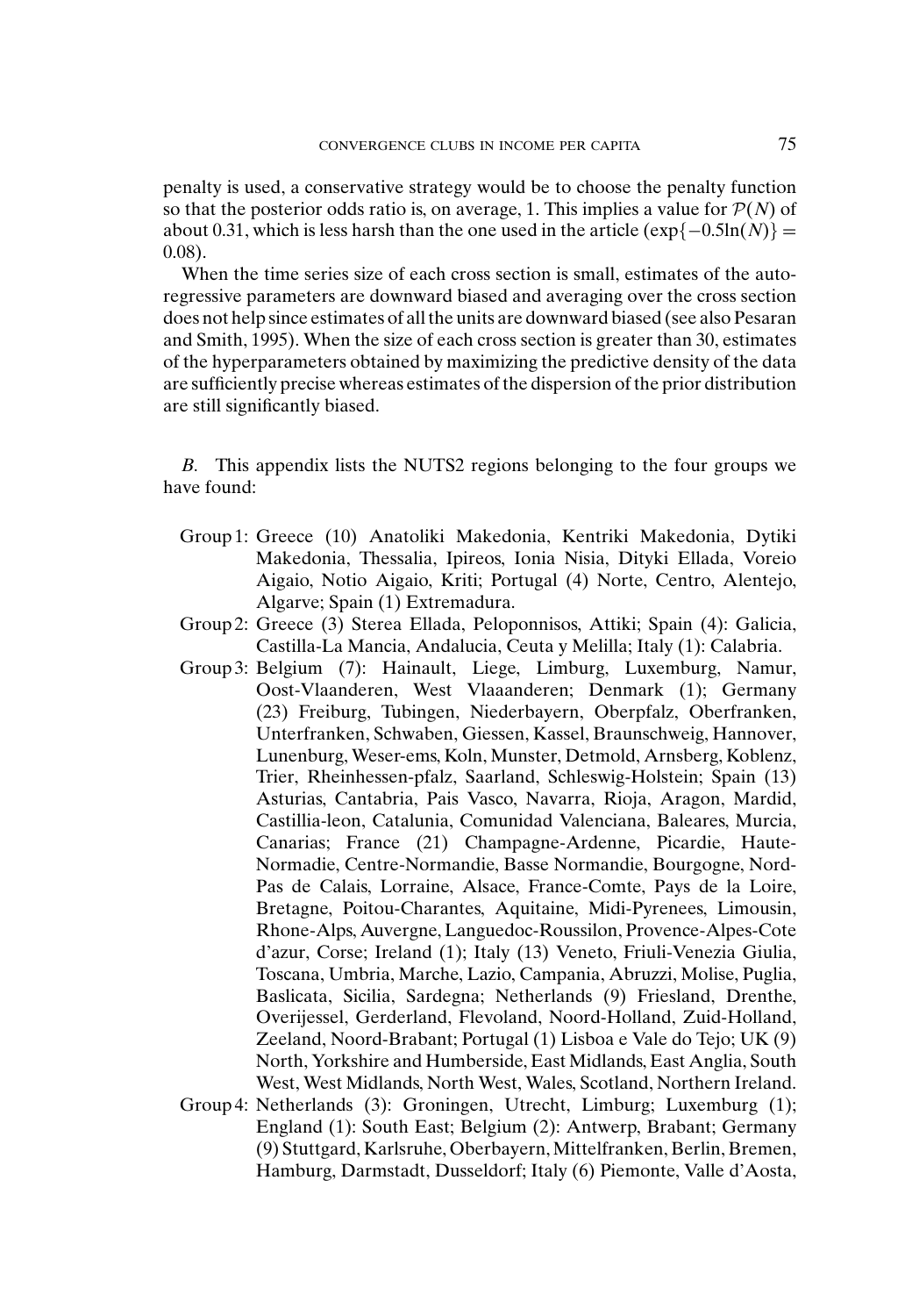Liguria, Lombardia, Trentino-Alto Adige, Emilia-Romagna; France (1): Ile de France.

#### **REFERENCES**

- AZARIADIS, C., AND A. DRAZEN, "Threshold Externalities in Economic Development," *Quarterly Journal of Economics* 105 (1990), 501–26.
- BAI, J., "Estimation of Multiple Breaks One at a Time," *Econometric Theory* 13 (1997), 315–52.
- BARRO, R., AND G. BECKER, "Fertility Choice in a Model of Economic Growth," *Econometrica* 57 (1989), 481–501.
- ——, AND J.-W. LEE, Data set for a panel of 138 Countries, manuscript (1994).
- ——, AND X. SALA-I-MARTIN, *Economic Growth* (New York: McGraw Hill, 1995).
- BEN DAVID, D., "Convergence Clubs and Diverging Economies," CEPR working paper 922, 1994.
- BERGER, J., *Statistical Decision Theory and Bayesian Analysis*(New York: Springer Verlag), 1985.
- BOLDRIN, M., AND F. CANOVA, "Inequalities and Convergence in Europe's Regions: Reconsidering European Regional Policies," *Economic Policy* 32 (2001), 205–45.
- CANOVA, F., AND M. CICCARELLI, "Forecasting and Turning Point Predictions in a Bayesian Panel VAR model," CEPR working paper 2961 (1999).
- ——, AND A. MARCET, "The Poor Stay Poor: Non-Convergence Across Countries and Regions," CEPR working paper 1215 (1995).
- CARLIN, B., AND A. GELFAND, "Approaches for Empirical Bayes Confidence Intervals," *Journal of the American Statistical Association* 85 (1990), 105–14.
- DESDOIGTS, A., "Pattern of Economic Development and the Formation of Clubs," Universite' d'Evry-Val D'Essonne EPEE, working paper, 1998.
- DURLAUF, S., AND P. JOHNSON, "Multiple Regimes and Cross Country Growth Behavior," *Journal of Applied Econometrics* 10 (1995), 365–84.
- EFRON, B., "Empirical Bayes Methods for Combining Likelihoods," *Journal of the American Statistical Association* 91 (1996), 538–65 (with discussion).
- FORNI, M., AND L. REICHLIN, "Let's Get Real: Dynamic Factor Analytical Approach to Disaggregated Business Cycles," *Review of Economics Studies* 65 (1997), 453–74.
- GALOR, O., "Convergence? Inference from Theoretical Models," *Economic Journal* 106 (1996), 1056–69.
- ——, AND J. ZEIRA, "Income Distribution and Macroeconomics," *Review of Economic Studies* 60 (1993), 35–52.
- HANSEN, B. E., "Threshold Effects in Non-Dynamic Panels: Estimation, Testing and Inference," *Journal of Econometrics* 93 (1999), 345–68.
- ——, "Sample Splitting and Threshold Estimation," *Econometrica* 68 (2000), 575–607.

HARTIGAN, J., *Clustering Algorithms* (New York: Wiley, 1975).

- MADDALA, G. S., "To Pool or Not to Pool: That Is the Question," *Journal of Quantitative Economics* 7(2) (1991), 255–64.
- MARDIA, K., J. KENT, AND J. BIBBY, *Multivariate Analysis*(New York: Academic Press, 1980).

MORRIS, C. N., "Parametric Empirical Bayes Inference: Theory and Applications," *Journal of American Statistical Association* 78 (1983), 47–59.

- PAAP, R., AND H. VAN DJIK, "Distribution and Mobility of Wealth of Nations," *European Economic Review* 42 (1998), 1269–93.
- PESARAN, H., AND R. SMITH, "Estimating Long Run Relationships for Dynamic Heterogeneous Panels," *Journal of Econometrics* 68 (1995), 79–113.
- PHILLIPS, P. C. B., AND W. PLOBERGER, "Posterior Odds Testing for Unit Root with Data-Based Model Selection," *Econometric Theory* 10 (1994), 774–808.
- POLASEK, W., AND L. REN, "Structural Breaks and AR Modelling with Marginal Likelihoods," University of Basel, manuscript, 1997.